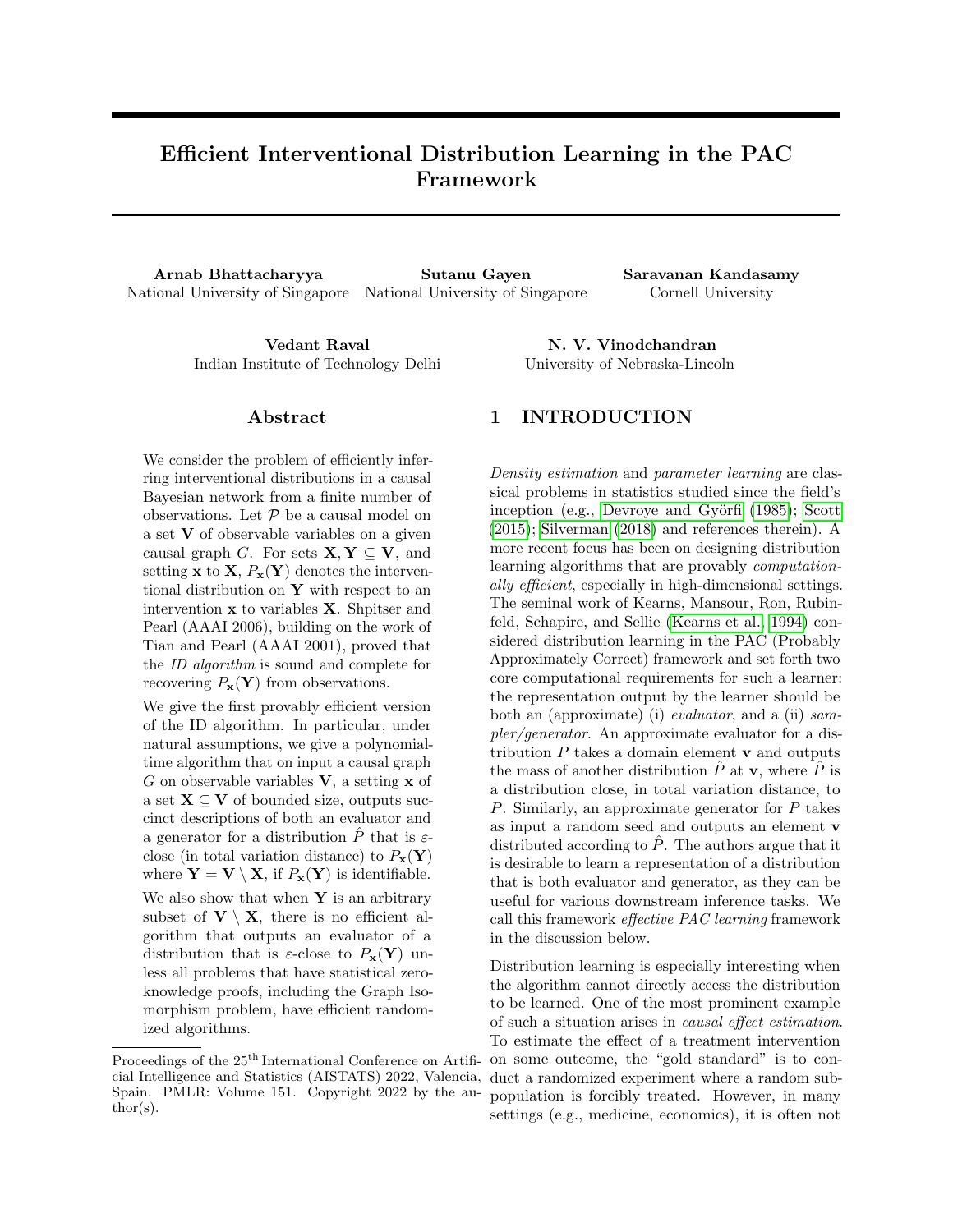feasible to conduct such experiments, and the only recourse is to make use of observational data and learn/deduct from it the effect of the treatment intervention.

In this work, we investigate the problem of efficiently learning interventional distributions from finite observational samples in the PAC framework discussed above where the goal is to output a representation that is both an approximate evaluator and an approximated generator.

Our discussion of causality and intervention will be in Pearl's language of causal Bayesian networks [\(Pearl,](#page-9-2) [2009\)](#page-9-2). A causal Bayes net is a standard Bayes net that is reinterpreted causally. Specifically, it makes the assumption of *modularity*: for any variable  $X$ , the dependence of  $X$  on its parents is an autonomous mechanism that does not change even if other parts of the network are changed.

We fix some basic notation for causal Bayes nets to ground the subsequent discussion. The underlying structure of causal Bayes net  $P$  is a directed acyclic graph G. The graph G consists of  $n + h$  nodes where  $n$  nodes correspond to the *observable* variables  $V$ while the h additional nodes correspond to the hidden variables U. We assume that the observable variables take values over a finite alphabet  $\Sigma$ .

The observational distribution  $P$  on  $V$  is obtained by interpreting  $\mathcal P$  as a standard Bayes net over  $\mathbf V \cup \mathbf U$  and marginalizing to  $V$ . An *intervention* is specified by a subset  $X \subseteq V$  of variables and an assignment<sup>[1](#page-1-0)</sup>  $x \in$  $\Sigma^{|\mathbf{X}|}$ . In the interventional distribution, the variables **X** are fixed to **x**, while each variable  $W \in (\mathbf{V} \cup \mathbf{U}) \setminus \mathbf{X}$ is sampled as it would have been in the original Bayes net, according to the conditional distribution  $W | \pi(W)$ , where  $\pi(W)$  (parents of W) consist of either variables previously sampled in the topological order of  $G$  or variables in  $X$  set by the intervention. The marginal of the resulting distribution to  $V$  is the interventional distribution denoted by  $P_{\mathbf{x}}(\mathbf{V})^2$  $P_{\mathbf{x}}(\mathbf{V})^2$ . In general, for any subset  $Y \subseteq V$  of observables variables we can define the interventional distribution  $P_{\mathbf{x}}(\mathbf{Y}).$ 

The general problem of interest for us is to efficiently learn  $P_{\mathbf{x}}(\mathbf{Y})$  for an arbitrary **X** and **Y** in the PAC framework. If we leave aside considerations of efficiency, this problem was solved in the prior works of [Tian](#page-10-2) [\(2002\)](#page-10-2), [Shpitser and Pearl](#page-10-3) [\(2006\)](#page-10-3) and, independently, [Huang and Valtorta](#page-9-3) [\(2006\)](#page-9-3). We focus here on the work of [Shpitser and Pearl](#page-10-3) [\(2006\)](#page-10-3). They presented a characterization of the set of graphs G for which  $P_{\mathbf{x}}(\mathbf{Y})$  is statistically identifiable from the observational distribution  $P$ . In particular, they isolated a 'blocking structure' which they call a hedge and showed that  $P_{\mathbf{x}}(\mathbf{Y})$  is statistically identifiable if and only if G does not contain a hedge with respect to  $X$  and  $Y$ . They gave an efficient algorithm, called the ID algorithm, to detect a hedge if it exists. If there are no hedges, the ID algorithm explicitly generates a formula for  $P_{\mathbf{x}}(\mathbf{Y})$  in terms of conditional probabilities of P. The ID algorithm is described in Section [2.](#page-3-0)

Representation of the interventional distribution output by the ID algorithm require unbounded observational samples and strict positivity (all conditional probabilities should be strictly  $> 0$ ) condition to compute any fixed interventional probability. In particular, it does not provide any guarantee that  $P_{\mathbf{x}}(\mathbf{Y})$ is learned up to bounded error in total variation distance, either as an evaluator or as a generator, using a bounded number of samples and time. Designing an effective PAC learning algorithm for interventional distributions is the main focus of the paper.

#### 1.1 OUR CONTRIBUTIONS

Our first contribution can be stated as the following theorem. For the definition of a c-component, refer to Section [2.](#page-3-0)

<span id="page-1-2"></span>**Theorem 1.1** (Informal). Let  $P$  be a causal Bayes net where the underlying DAG G has in-degree at most d and c-component size at most k. There is an algorithm that given such a causal Bayes net G, a subset  $X \subset V$  of size at most  $\ell$  such that  $P_x(Y)$  is *identifiable from P where*  $\mathbf{Y} = \mathbf{V} \setminus \mathbf{X}$ *, and ε; with* constant probability, outputs (learns) a distribution Pˆ as an approximate evaluator and generator so that  $d_{\text{TV}}(P_{\mathbf{x}}(\mathbf{Y}), \hat{P}) \leq \varepsilon$ . The algorithm uses  $m =$  $\tilde{O}\left(\frac{nk^{O(k)}|\Sigma|^{O(k\ell+kd)}}{nk^{\ell-2}}\right)$  $\frac{(|\Sigma|^{O(k\ell + kd)}}{\alpha^{k\ell}\varepsilon^2}$  samples and  $O(m(n+|\Sigma|^{kd+k}))$ time, where  $\alpha$  is the minimum probability for any nonempty event defined by the variables in c-components intersecting  $X$  and such c-components' parents.

The formal version of the theorem, Theorem [3.2,](#page-5-0) is presented in Section [3.](#page-5-1) Note that unlike in the ID algorithm, we do not require  $P$  to be a strictly positive distribution. Indeed, if we let  $\alpha$  above be a lower bound on  $P(\mathbf{v})$ , then  $\alpha \leq |\Sigma|^{-n}$ , and hence, the sample/time complexity guaranteed by the theorem

<span id="page-1-0"></span> $1$ Consistent with the convention in the causality literature, we will use a lower case letter (e.g., x) to denote an assignment to the subset of variables corresponding to its upper case counterpart (e.g.,  $X$ ).

<span id="page-1-1"></span><sup>&</sup>lt;sup>2</sup>In the literature the 'do' notation  $do(x)$  is also used to denote the intervention process. The resulting interventional distribution is denoted by  $P(\mathbf{V} | \textbf{do}(\mathbf{x}))$ .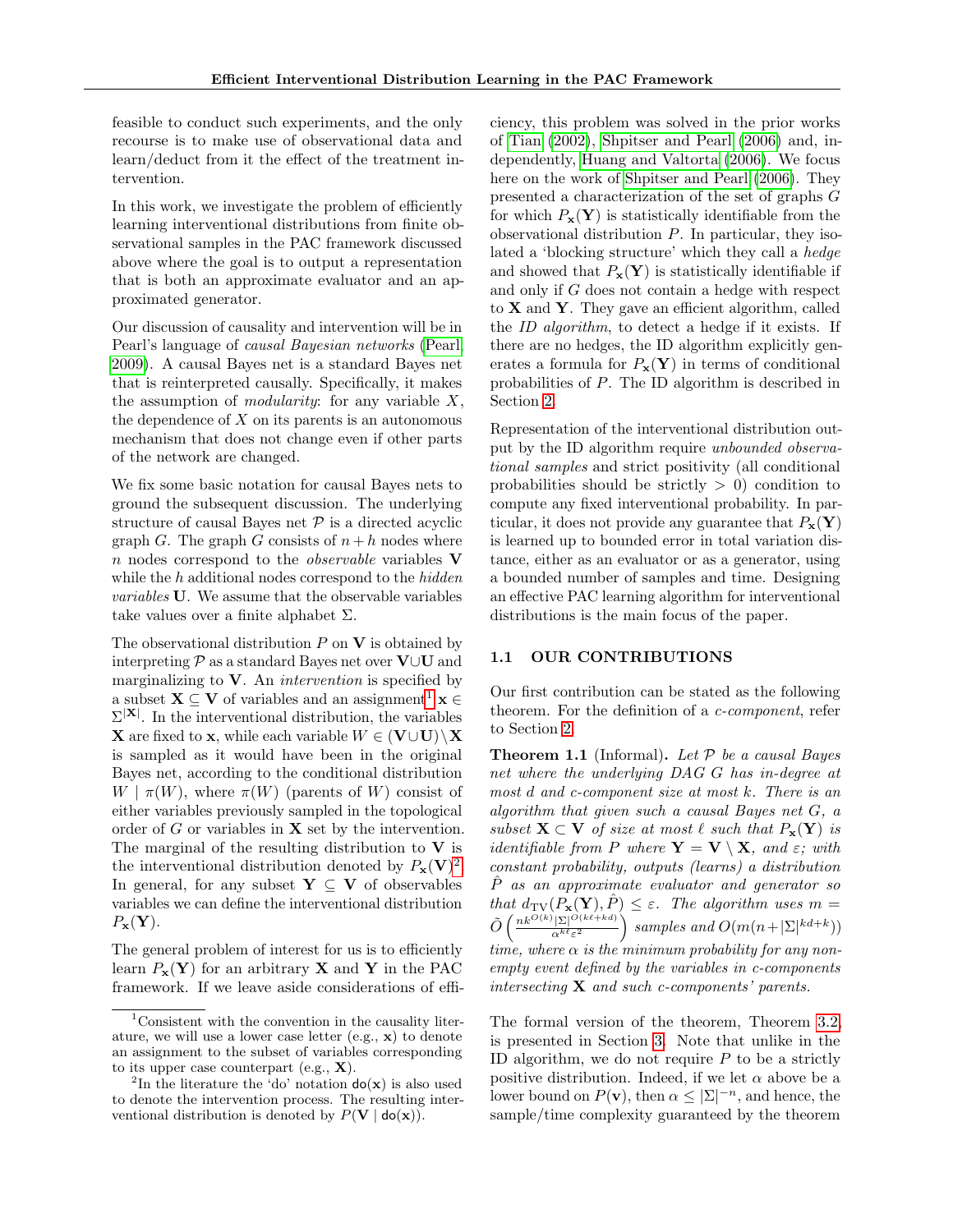will be exponential. So, it is crucial for efficiency that  $\alpha$  be a lower bound on the probability of events defined by only a bounded number of variables.

Indeed, our sample complexities are polynomial when the in-degree and c-component size are constants and depends on them exponentially in general. We would like to note that recent works on learning causal models [\(Acharya et al., 2018;](#page-9-4) [Bhattacharyya et al., 2020a\)](#page-9-5) also make these assumptions in order to derive finite sample bounds. The bound on in-degree is indeed necessary due to the lower bound of [Bhattacharyya](#page-9-5) [et al.](#page-9-5) [\(2020a\)](#page-9-5). The bound on the c-component size is necessary in general even for estimating the observational marginal over a single c-component of size  $k$ . Consider the following graph where a single unobservable is acting on  $k$  observables. In such cases, arbitrary distributions can be generated over a support of size  $|\Sigma|^k$  whose estimation will require exponentially many samples.

Theorem [1.1](#page-1-2) is proved by showing how to implement the ID algorithm while guaranteeing the bound on the distance between the learned and true interventional distributions. This analysis relies on recent work of [Bhattacharyya et al.](#page-9-6) [\(2020b,](#page-9-6)[c\)](#page-9-7) which examined fixed-structure learning of discrete Bayes nets without hidden variables. However, unlike the 'chainlike' factorization  $P(\mathbf{v}) = \prod_i P(v_i \mid \mathbf{v}_{\mathbf{Pa}(i)})$  of the probability mass function for a Bayes net, the interventional probability distribution may not admit a nice factorization (see the examples in Appendix [D\)](#page-16-0). Our algorithm exposes a decomposition of  $P_{\mathbf{x}}(\mathbf{V})$ into a product of interventional distributions that are either on a small sample space or have a 'chainlike' factorization, and we show both can be learned efficiently using samples from  $P$ . The sample complexity of Theorem [1.1](#page-1-2) is nearly optimal in terms of  $n$  and  $\varepsilon$  but it remains an interesting open problem to improve the dependence on d, k,  $\ell$ ,  $\alpha$  and  $\Sigma$ .

One drawback of Theorem [1.1](#page-1-2) is that it considers the interventional distribution on  $V \setminus X$ , whereas the causal effect on only a subset  $Y$  of outcome variables may be relevant and is considered and characterized by earlier work [\(Tian, 2002;](#page-10-2) [Shpitser and Pearl, 2006;](#page-10-3) [Huang and Valtorta, 2006\)](#page-9-3). We show that unfortunately, we cannot hope for a learning algorithm for  $P_{\mathbf{x}}(\mathbf{Y})$  in the effective PAC framework, analogous to Theorem [1.1,](#page-1-2) for an arbitrary subset  $\mathbf{Y}$ . In particular, we show that the existence of a learning algorithm that outputs an approximate evaluator representation of  $P_{\mathbf{x}}(\mathbf{Y})$  for an arbitrary  $\mathbf{Y} \subseteq \mathbf{V}$  will lead to efficient randomized algorithms for all problems in the complexity class SZK. The complexity class SZK contains hard computational problems including the Graph Isomorphism problem and it is believed that these problems do not have efficient randomized algorithms. Indeed, we establish the hardness even when the intervention set  $X$  is empty (i.e., when the goal is to learn the marginal on a subset of variables) and the Bayes net has in-degree at most 2. This result is stated below.

<span id="page-2-0"></span>**Theorem 1.2** (Informal). Suppose there is a randomized polynomial-time algorithm that on input a Bayes net (without hidden variables) distribution P on  $V, Y \subseteq V$ , and  $\varepsilon$ ; outputs a representation R of a distribution P so that (1)  $d_{\text{TV}}(P(\mathbf{Y}), P) \leq \varepsilon$ , and (2) for every **y**,  $\hat{P}(\mathbf{y})$  can be evaluated (or even multiplicatively  $(1 \pm \varepsilon)$ -approximated) efficiently using R. Then all problems that have statistical zero knowledge (the complexity class SZK), including the Graph Isomorphism problem, can be solved in randomized polynomial time.

Thus the problem of outputting an evaluator representation of a distribution that approximates the effect of an interventional distribution on an arbitrary subset, even when it is identifiable in the sense of the ID algorithm, is computationally hard.

Remark 1.3. Using notations of Theorem [1.1,](#page-1-2) the lower bound of Theorem [1.2](#page-2-0) corresponds to the case  $d = 2, k = 1, l = 0 \text{ and } \alpha = 1.$ 

#### 1.2 RELATED WORK

[Pearl](#page-9-8) [\(1989\)](#page-9-8) introduced Causal Bayesian Networks to formally define interventions and causal effects. [Tian](#page-10-4) [and Pearl](#page-10-4) [\(2002\)](#page-10-4) first studied the problem of identification of causal effects from observations, and gave graphical characterizations for such identifications when the intervention is atomic, i.e. consisting of a single variable and we are interested to determine the effect of this variable on the rest of the variables. They also gave an expression for such an atomic intervention in terms of observational quantities whenever the later is identifiable. Subsequently, [Shpitser](#page-10-3) [and Pearl](#page-10-3) [\(2006\)](#page-10-3) and [Huang and Valtorta](#page-9-3) [\(2006\)](#page-9-3) independently generalized [Tian and Pearl](#page-10-4) [\(2002\)](#page-10-4) for non-atomic interventions on any subset of variables, giving graphical characterizations for identifiability and an expression of the causal effect whenever it is identifiable.

Recently, there has been a surge of interest in designing efficient estimators for causal effects to accompany the above identifiability results. For estimating the average treatment effect, classic methods are the inverse probability weighting and regression-based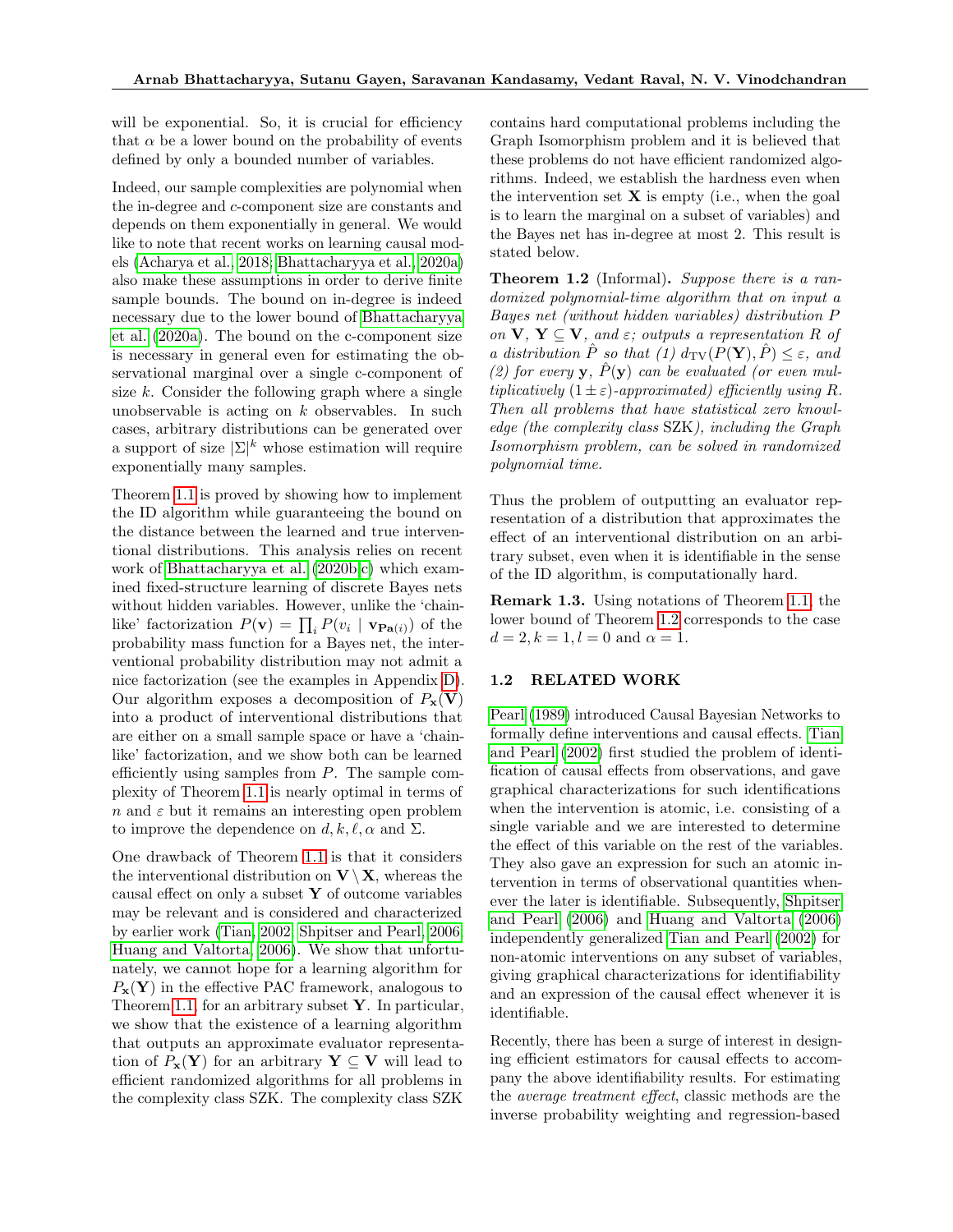estimators. These estimators can be combined and made "doubly robust" in the form of the augmented inverse probability weighted (AIPW) estimator. The AIPW has been systematically extended to apply to causal Bayes nets using the framework of semiparametric theory; see the works of [Henckel et al.](#page-9-9) [\(2019\)](#page-9-9), [Rotnitzky and Smucler](#page-10-5) [\(2020\)](#page-10-5); [Jung et al.](#page-9-10) [\(2020a,](#page-9-10) [2021\)](#page-9-11); [Bhattacharya et al.](#page-9-12) [\(2020\)](#page-9-12). Also, [Cher](#page-9-13)[nozhukov et al.](#page-9-13) [\(2018\)](#page-9-13) quantitatively studied the double robustness of such semiparametric estimators. This line of work, though close to ours in terms of motivation, differs in two significant ways: (i) our algorithm learns a description of the full interventional distribution, rather than just its mean, and (ii) we provide PAC-style finite sample bounds instead of a convergence statement in the form of asymptotic normality. The recent work by [Kennedy et al.](#page-9-14) [\(2021\)](#page-9-14) does study density estimation of the interventional distribution but again does not provide finite sample bounds.

Finite sample bounds for causal inference have been studied only recently. [Acharya et al.](#page-9-4) [\(2018\)](#page-9-4) gave finite bounds for goodness-of-fit testing for nonparametric causal models using observation and experimental data. In [Bhattacharyya et al.](#page-9-5) [\(2020a\)](#page-9-5), the authors gave finite sample bounds for learning atomic interventions. In this setting, [Tian and Pearl](#page-10-4) [\(2002\)](#page-10-4) gave a simple formula for the intervention as a function of the joint distribution whenever it is identifiable. In contrast, an intervention involving multiple variables is more involved for deciding identifiability. In this case, [Shpitser and Pearl](#page-10-3) [\(2006\)](#page-10-3) gave a recursive procedure that generates a formula for the intervention whenever it is identifiable. We give a finite sample bound for this problem. The finite sample and time bounds shown in this paper can be seen as a finite-sample version of [Shpitser](#page-10-3) [and Pearl](#page-10-3) [\(2006\)](#page-10-3), generalizing [Bhattacharyya et al.](#page-9-5) [\(2020a\)](#page-9-5) for learning non-atomic interventions on the rest of the graph using observational samples.

At a high-level, we partition the random variables of the interventional distribution into two subdistributions: those which share the c-component with an intervention and those which do not. The final distribution is a product of these two subdistributions. Our technique for learning the former sub-distribution involves a clear understanding of how the said recursive procedure unrolls at every call and to provide it with the required joint probability distribution needed at every recursive call. Our technique for learning the later sub-distribution involves a procedure for learning Bayesian networks from samples and has some similarity to the algorithm given for the atomic case in [Bhattacharyya et al.](#page-9-5) [\(2020a\)](#page-9-5).

Testing various properties of polynomial-time samplable distributions such as uniformity, entropy, and closeness is a fundamental problem that characterizes several zero-knowledge complexity classes [\(Watson,](#page-10-6) [2016;](#page-10-6) [Sahai and Vadhan, 2003;](#page-10-7) [Malka, 2015\)](#page-9-15). We show our hardness result employing a connection between testing polynomial-time samplable distributions and testing Bayesian networks. Bayesian network is an important statistical model for which finite sample bounds for testing and learning have been given recently [\(Bhattacharyya et al., 2020b;](#page-9-6) [Canonne et al., 2020;](#page-9-16) [Bhattacharyya et al., 2020c\)](#page-9-7).

## <span id="page-3-0"></span>2 PRELIMINARIES

Notation. We use bold and non-bold fonts to denote sets and singleton variables respectively. We use capital and small letters to denote variables and values taken by them respectively.

In this paper we only consider distributions over finite sample spaces. For two distributions  $P$  and  $Q$  over a sample space  $\Omega$ , their total variation distance  $d_{\text{TV}}(P,Q) = \frac{1}{2} \sum_{i \in \Omega} |P_i - Q_i|$  and their KL distance  $d_{\text{KL}}(P,Q) = \sum_{i \in \Omega} P_i \ln \frac{P_i}{Q_i}$ . Pinsker's inequality says  $d_{\text{TV}}(P,Q) \leq \sqrt{0.5 \cdot d_{\text{KL}}(P,Q)}$ . A distribution Q is  $(1 \pm \varepsilon)$ -approximate p.m.f. for another distribution P if  $Q(x) \in [(1-\varepsilon)P(x), (1+\varepsilon)P(x)]$ for every  $x$  in the sample space.

We are interested in distributions over directed graphical models: Bayes nets and Causal Bayes nets. We will introduce necessary notation to define them. Let G be a directed acyclic graph on  $V$ . For any subset  $S \subseteq V$ ,  $An^+(S)$  and  $Pa^+(S)$  denotes the set of all observable ancestors and parents of S (including S) respectively;  $\mathbf{Pa}^-(\mathbf{S}) = \mathbf{Pa}^+(\mathbf{S}) \setminus \mathbf{S}$ ; and  $G[\mathbf{S}]$ denotes the induced subgraph of G over S.

Definition 2.1. A Bayesian Network P is a distribution that can be specified by a tuple  $\langle \mathbf{V}, G, \{\Pr(V_i) \mid$  $\mathbf{pa}^-(V_i)) : V_i \in \mathbf{V}, \mathbf{pa}^-(V_i) \in \Sigma^{|\mathbf{Pa}^-(V_i)|} \}$  where: (i)  $\mathbf{V} = (V_1, \ldots, V_n)$  is a set of variables over alphabet  $\Sigma$ , (ii) G is a directed acyclic graph with n nodes corresponding to the elements of  $V$ , and (iii)  $Pr[V_i \mid \textbf{pa}^{-1}(V_i)]$  is the conditional distribution of variable  $V_i$  given that its parents  $\mathbf{Pa}^-(V_i)$  in G take the values  $\mathbf{pa}^-(V_i)$ .

The Bayesian Network  $P = \langle \mathbf{V}, G, \{Pr[V_i \mid$  $\mathbf{pa}^{-}(V_i)|\}\$  defines a probability distribution over  $\Sigma^{|\mathbf{V}|}$ , as follows. For all  $\mathbf{v} \in \Sigma^{|\mathbf{V}|}$ ,

$$
P(\mathbf{v}) = \prod_{V_i \in \mathbf{V}} \Pr[v_i \mid \mathbf{Pa}(V_i) = \mathbf{v}_{\mathbf{Pa}(V_i)}].
$$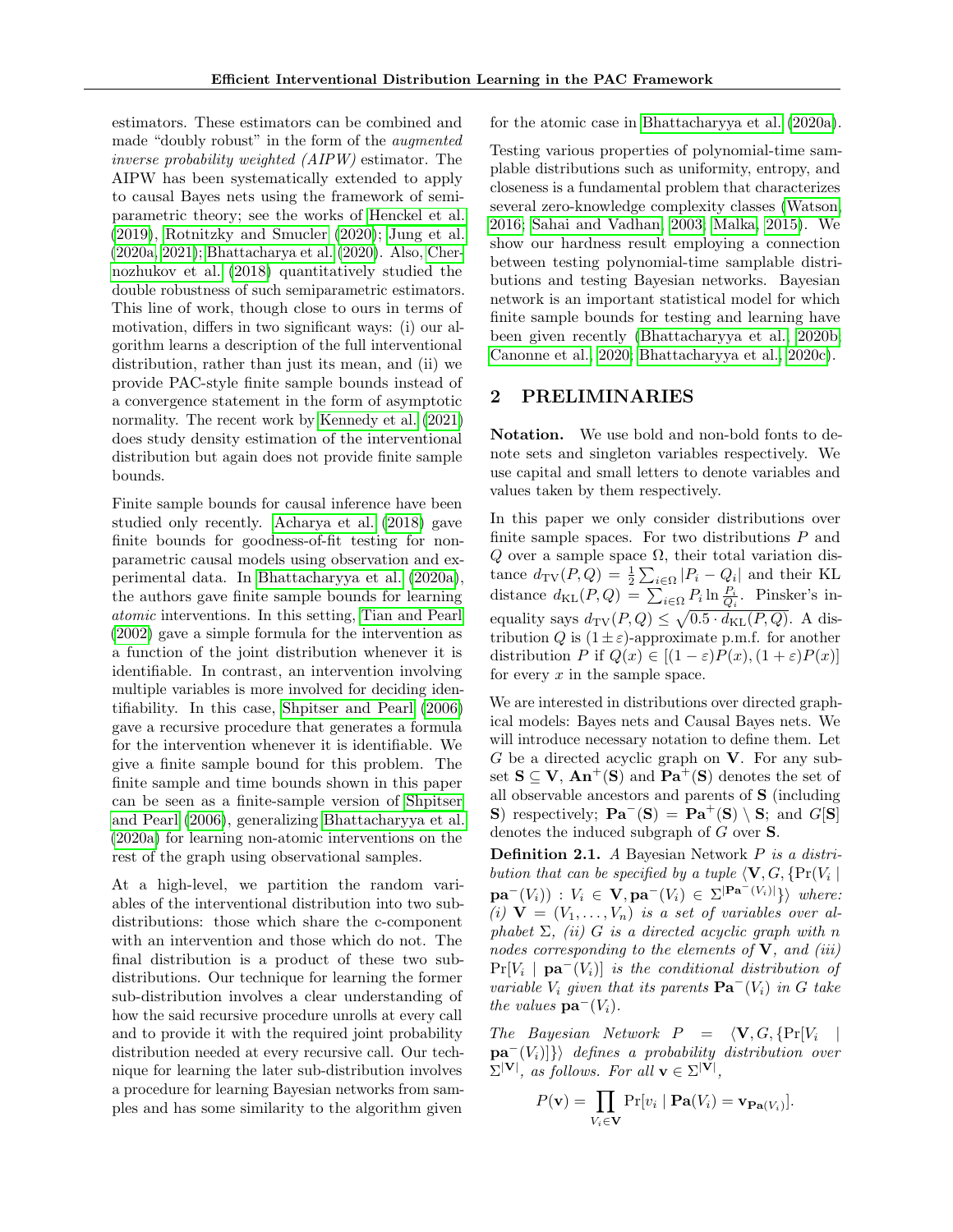## In this distribution, each variable  $V_i$  is independent of its non-descendants given its parents in G.

For a given  $X \subseteq V$  and an assignment x to X, the interventional distribution  $P_{\mathbf{x}}(\mathbf{V})$  is the Bayes net distribution defined on the DAG where the set of incoming edges to  $X$  are removed and  $X$  is fixed to x with probability 1. All other variables follow the usual parent-child relation and factorization of P.

It is standard in the literature to assume that the unobservable variables in U have exactly two observable children. In this case, Causal Bayes nets can be represented using Acyclic Directed Mixed Graph (ADMG in short) representation over only the observable vertices V. An ADMG consists of a set of observable variables and two kinds of edges: directed edges  $E^{\rightarrow}$  and bi-directed edges  $E^{\leftrightarrow}$ . The directed edges  $(X \to Y)$  denote parent-child relationship as in a DAG. The bi-directed edges  $(X \leftrightarrow Y)$  denote an indirect correlation between  $X$  and  $Y$  due to a hidden parent U. Due to the reduction of [Verma and](#page-10-8) [Pearl](#page-10-8) [\(1990\)](#page-10-8) from general causal graphs to ADMGs that preserves important independence and structural properties, the results of this paper do work for general causal graphs when the effective in-degree and the c-component size of the original graph are still bounded. The reasoning is similar to the one in Appendix I of [Acharya et al.](#page-9-4) [\(2018\)](#page-9-4).

The notion of a *c*-component, introduced by [Tian and](#page-10-4) [Pearl](#page-10-4) [\(2002\)](#page-10-4), plays a central role in the identification of causal effects.

**Definition 2.2** (c-component). Let  $G$  be an ADMG. Then a set of vertices  $C$  of G is a c-component of G if every pair of vertices in  $C$  is connected by a path of only bi-directed edges.

<span id="page-4-1"></span>Definition 2.3 (c-component factorization). For any ADMG G over observables  $V$ , the c-component factorization  $C(G)$  is the partition of vertices V into  ${C_1, C_2, \ldots, C_m}$  such that the induced subgraphs  $G[\mathbf{C}_i]$ s are (maximal) c-components. Then the observational distribution of any causal Bayes net on G gets factorized as:  $P[\mathbf{V}] = \prod_{i=1}^{m} P_{\mathbf{V} \setminus \mathbf{C}_i}[\mathbf{C}_i].$ 

<span id="page-4-2"></span>**Definition 2.4** (Effective parents of  $V_i$  in  $G$ ). For any vertex  $V_i$ , let **C** be the c-component of G that contains  $V_i$ . Then the effective parents of  $V_i$  is  $\mathbf{Pa}^{+}(\mathbf{C}) \cap \{V_1, V_2, \ldots, V_{i-1}\}.$ 

**Definition 2.5** ( $\alpha$ -strong positivity for c-components). A c-component C is said to be  $\alpha$ -strongly pos*itive if for every assignment* **z**,  $P(\mathbf{pa}^{+}(\mathbf{C}) = \mathbf{z}) \geq \alpha$ .

Other standard definitions of technical concepts related to causal Bayesian networks appear in the supplementary material.

#### 2.1 IDENTIFICATION ALGORITHM REVISITED

Algorithm 1:  $ID(y, x, P, G)$ **Input** : Subset  $X \subseteq V$ ,  $Y = V \setminus X$ , Assignments x, y, Observational distribution P, ADMG G Output:  $P_{\mathbf{x}}(\mathbf{y})$ 1 if  $x = \emptyset$  then | return  $P(\mathbf{v})$ 2 if  $V \setminus An^+(Y)_G \neq \emptyset$  then  $\textbf{return 1D}(\textbf{y}, \textbf{x} \cap \textbf{An}^+(\textbf{Y})_G, \sum_{\textbf{v} \backslash \textbf{An}^+(\textbf{Y})_G} P,$  $G[\text{An}^+(\textbf{Y})_G]).$ 3 if  $C(G \setminus \mathbf{X}) = \{S_1, \ldots, S_k\}$  then  $\mathbf{return} \prod_i \mathrm{ID}(\mathbf{s}_i, \mathbf{v} \setminus \mathbf{s}_i, P, G).$ 4 if  $C(G \setminus X) = \{S\}$  is singleton then (a) if  $C(G) = G$  then return FAIL. b if  $S \in C(G)$  then return  $\prod_{i|V_i \in \mathbf{S}} P(v_i \mid v_1, v_2, \dots, v_{i-1}).$ c if  $\exists S': S \subset S' \in C(G)$  then  $\textbf{return ID}(\mathbf{y}, \mathbf{x} \cap \mathbf{S}', \prod_{i \mid V_i \in \mathbf{S}'} P(V_i \mid$  $(V_1, V_2, \ldots, V_{i-1}) \cap S', (v_1, \ldots, v_{i-1}) \setminus$  $S'$ ,  $S'$ ).

<span id="page-4-0"></span>Suppose we are given an ADMG G and an observational distribution  $P(V)$ . Let  $X, Y \subseteq V$  be disjoint subsets and  $x, y$  be assignments to  $X$  and  $Y$ . The goal of the identification question in general is to determine the probability  $Pr_{\mathbf{x}}(\mathbf{y})$ . We restrict our attention to the case  $\mathbf{Y} = \mathbf{V} \setminus \mathbf{X}$  due to the hardness result discussed in the supplementary material. Algorithm [1](#page-4-0) is the modified ID algorithm of [Shpitser](#page-10-3) [and Pearl](#page-10-3) [\(2006\)](#page-10-3) restricted to this case.

Here we explain the steps of Algorithm [1](#page-4-0) in detail. Let  $X \subseteq V$ ,  $Y = V \setminus X$  and let x, y be assignments to **X** and **Y**. The algorithm accepts **x**, **y**, the observational distribution  $P$  and the ADMG  $G$  as inputs and outputs the interventional probability  $P_{\mathbf{x}}(\mathbf{y})$  or return FAIL when  $P_{\mathbf{x}}(\mathbf{y})$  is not uniquely determinable. The steps 1 and 2 of Algorithm [1](#page-4-0) correspond to the base cases while 3 and 4 correspond to the non-trivial cases.

- 1. Step 1 handles the base case when  $X$  is an empty set. In this case, the algorithm directly outputs the observational probability  $P(\mathbf{y})$ .
- 2. Step 2 handles the base case when  $\sigma := V \setminus$  $\text{An}^{+}(\textbf{Y})_{G}$  is non-empty. It is clear by definition that the vertices of  $\sigma$  is not affecting Y. Therefore,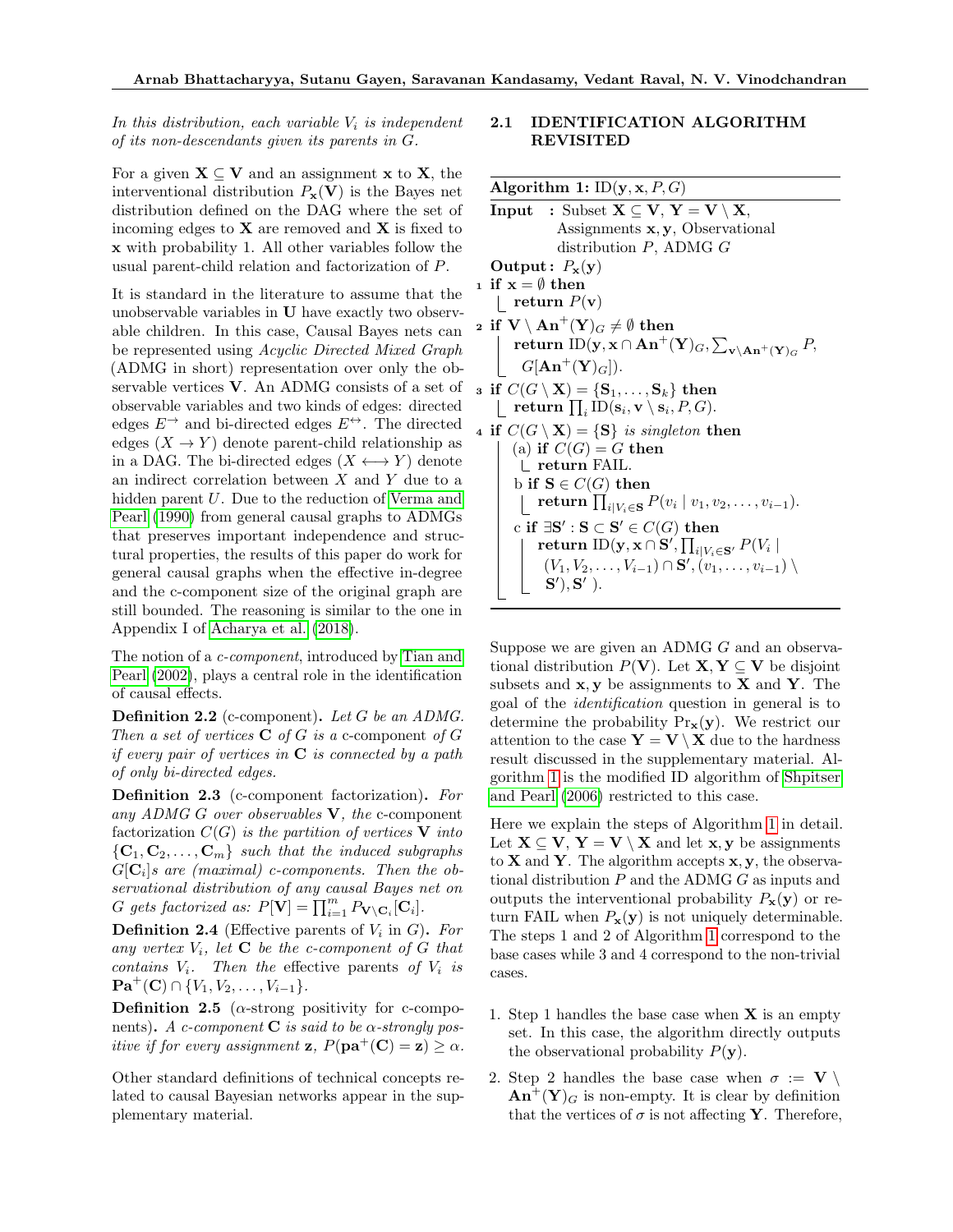$\sigma$  can be removed from the original graph G (and also from  $X$ ).

3. Suppose  $S_1, \ldots, S_k$  (for  $k > 1$ ) are the ccomponents of  $G[V \setminus X]$ . Then we get the following formula:

$$
P_{\mathbf{x}}(\mathbf{y}) = \prod_{i \in [k]} P_{\mathbf{v} \setminus \mathbf{s}_i}(\mathbf{s}_i),
$$

where the product term is due to c-component factorization (Definition [2.3\)](#page-4-1).

- 4. Suppose the c-component of  $G[V\X]$  is a singleton  $S = \{V \setminus X\}$ . Here we have three cases.
	- (a) Consider the case where the c-component of  $G$  is  $G$  itself. This results in the existence of hedge (with root set  $S$  and internal nodes  $X$ , and some edges can be removed to make sure each internal node has exactly one outgoing edge. Please refer [Shpitser and Pearl](#page-10-3) [\(2006\)](#page-10-3) for the definition of Hedge). Hence, it is impossible to uniquely determine the required query.
	- (b) Consider the case where S is a c-component of G. This means there is no-bidirected edge between **S** and  $V \ S$ . Due to the absence of bi-directed edges, no backdoor paths [\(Pearl](#page-9-2)  $(2009)$ ) exist from **X** to **S**, which results in the following formula:

$$
P_{\mathbf{x}}(\mathbf{y}) = \prod_{i \mid V_i \in \mathbf{S}} P(v_i \mid v_1, \dots, v_{i-1})
$$

whose correctness can be easily verified by Bayes rule and marginalization. (Note: Additionally, we can also remove some of the  $v_i$ 's in the conditional terms on top of this expression by applying conditional independence properties of the model.)

(c) This is the final case. Suppose there exists  $S'$ :  $S \subset S'$  which is a c-component of G. Here, similar to  $4(b)$ , since there is no bidirected edge between  $\mathbf{X} \setminus \mathbf{S}'$  and the rest of the vertices, it is possible to identify the distribution obtained after intervening on  $\mathbf{x} \setminus \mathbf{s}'$ - using the following formula:  $P_{\mathbf{x}\setminus\mathbf{s}'}(\mathbf{S}') =$  $\prod_{V_i \in \mathbf{S}'} P(V_i | V_{[i-1]} \cap \mathbf{S}', (\mathbf{x} \setminus \mathbf{s}')_{V_{[i-1]} \setminus \mathbf{S}'} )$  where  $V_{[i-1]} = \{V_1, \ldots, V_{i-1}\}.$ 

The idea here is to first intervene on  $\mathbf{X} \setminus \mathbf{S}'$  and then try to recursively intervene on  $X \cap S'$  on top of that – which is equivalent to intervening on X. Hence the required query is obtained by determining  $P_{\mathbf{x} \cap \mathbf{S}'}(\mathbf{y})$  in the graph  $G[\mathbf{S}']$ with observational distribution  $P_{\mathbf{x} \setminus \mathbf{S}'}(\mathbf{S}')$  defined above.

An illustration of how the different steps and the different recursive calls to the algorithm lead to the bigger picture of obtaining the probability  $P_x(y)$  is presented with two examples in Appendix [D.](#page-16-0)

## <span id="page-5-1"></span>3 LEARNING INTERVENTIONAL DISTRIBUTION EFFICIENTLY

In this section, we provide an effective PAC version of the ID Algorithm. The algorithm takes an ADMG  $G$ , the intervention  $X = x$ , a parameter  $\varepsilon$ , and random samples from the observational distribution  $P(\mathbf{V})$ and outputs a representation of a distribution  $\widehat{P}_{\mathbf{x}}(\mathbf{Y})$ where  $Y = V \setminus X$  which is  $\varepsilon$ -close to  $P_x(Y)$  in total variation distance. The representation of  $P_{\mathbf{x}}(\mathbf{Y})$ returned is a collection of conditional probability tables and hence can be used to generate samples from  $P_{\mathbf{x}}(\mathbf{Y})$  as well as evaluate the probability at any  $Y = y$ .

Throughout this section, we will assume  $\mathbf{Y} = \mathbf{V} \setminus \mathbf{X}$ and  $P_{\mathbf{x}}(\mathbf{Y})$  is identifiable. For simplicity we also use  $P_x$  to denote the distribution  $P_x(Y)$ . Note that we can run the ID Algorithm to efficiently decide whether a particular intervention is identifiable or not. Thus without loss of generality we can assume that step 4a in the ID Algorithm never gets invoked.

Let  $\{C_i\}_i$  denote the c-component partition of G, and let  $k$  be the size of the largest c-component. Let  $\mathbf{X} = \bigcup_{i=1}^{\ell} \mathbf{X}_i$  be a partition of **X** such that  $\mathbf{X}_i \subseteq \mathbf{C}_i$ , for  $i = 1$  to  $\ell$  without loss of generality. We make the following assumption.

Assumption 3.1.  $pa^+(C_i)$  is  $\alpha$ -strongly positive for every  $1 \leq i \leq \ell$ .

We call the learning algorithm FINITEID. We state the guarantee of the algorithm FINITEID as a theorem below.

<span id="page-5-0"></span>Theorem 3.2. There are three algorithms FiniteID, FiniteIDEvaluator, and FiniteID-SAMPLER with the following properties. Given an ADMG G with  $k$  and  $\ell$  as defined above, and observations from a causal Bayes net  $P$  on  $G$ , FINITEID takes  $m = \widetilde{O}\left(\left(\frac{n|\Sigma|^{2k\ell + kd + k}}{\alpha^{k\ell} \varepsilon^2}\right)\right)$  $\frac{|^{2k\ell + kd + k}}{\alpha^{k\ell} \varepsilon^2} + \frac{(3k)^{2(k+3)}|\Sigma|^{2k\ell}}{\alpha^2 \varepsilon^2}$  $\frac{\sqrt{k+3}}{\alpha^2 \varepsilon^2} \log \frac{1}{\delta}$ samples from P and in  $O(m(n + |\Sigma|^{kd+k}))$  time returns a description Eff of a distribution  $\widehat{P}_{\mathbf{x}}$  on  $\mathbf{Y} = \mathbf{V} \setminus \mathbf{X}$  so that  $d_{\text{TV}}(P_\mathbf{x}, P_\mathbf{x}) \leq \varepsilon$ . Finitel-DEVALUATOR, given the output Eff of FINITEID and any  $\mathbf{y} \in \Sigma^{|Y|}$ , returns  $\widehat{P}_{\mathbf{x}}(\mathbf{y})$  in  $O(n|\Sigma|^{2kl+2kd})$ time. FINITEIDSAMPLER, given the output Eff of FINITEID, generates a sample of  $P_x$  in  $O(n|\Sigma|^{2kl+2kd})$  time.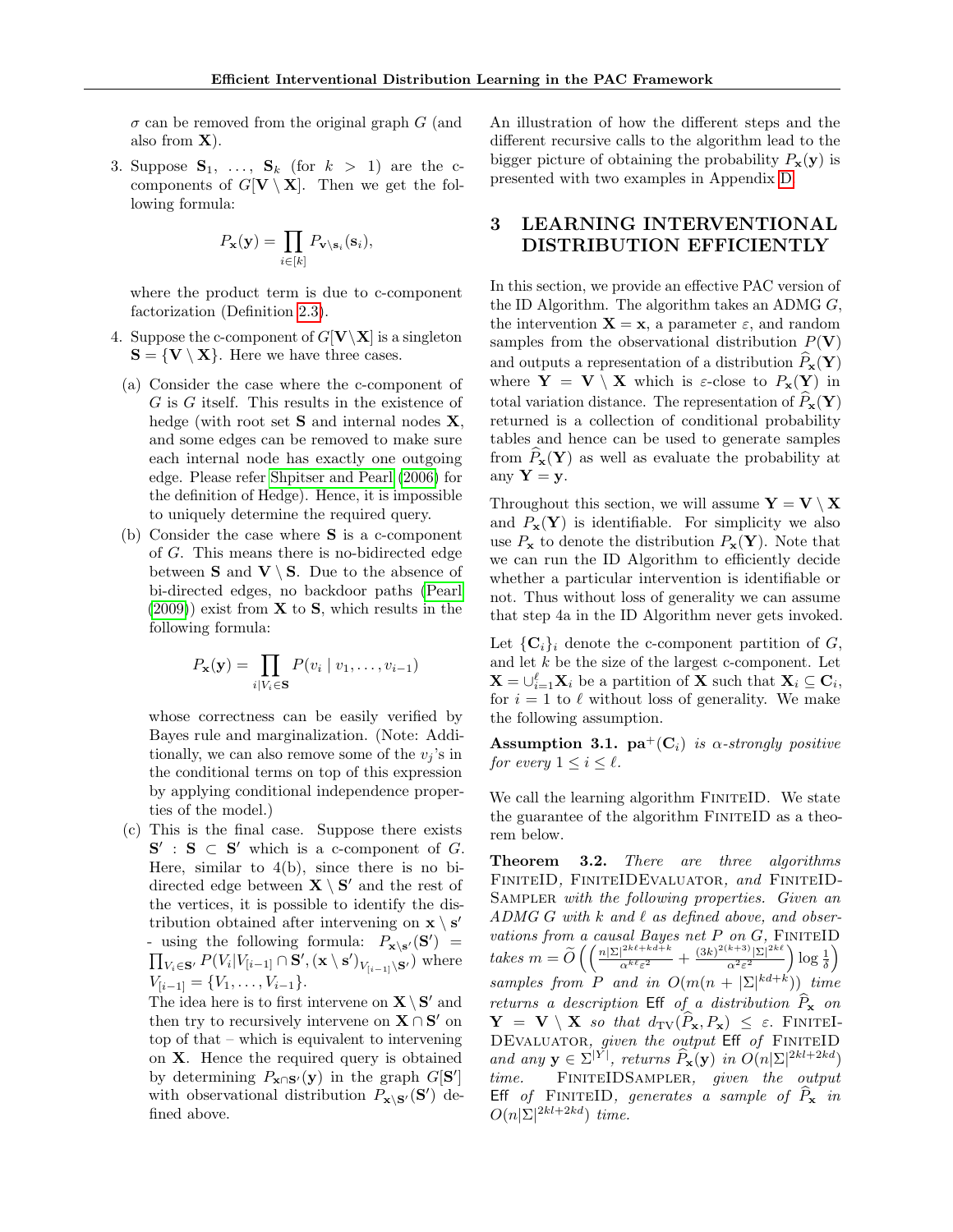Algorithm 2: FINITEID

- **Input** : Assignments **x**, error parameter  $\varepsilon$ , Observational dist. P, ADMG G Output:  $P_{\mathbf{x}}(\mathbf{Y})$ 
	- 1.  $\hat{Q} \leftarrow$  Learn  $P(\mathbf{C}_{>\ell} | \mathbf{C}_{<\ell} = \mathbf{c}_{<\ell})$  for every fixing of  $\mathbf{c}_{\leq \ell}$  that agrees with the intervention, as a Bayes net factorization of [Tian and Pearl](#page-10-4) [\(2002\)](#page-10-4) using the add-1 estimator (Lemma [3.5\)](#page-7-0).
	- 2.  $\widehat{R} \leftarrow$  Learn  $P(C_{\leq \ell} | c_{pa})$  for every fixing  $c_{pa}$ for parents of  $\mathbf{C}_{\leq \ell}$  using the recursive procedure ID from [Shpitser and Pearl](#page-10-3) [\(2006\)](#page-10-3) using Lemma [3.4](#page-6-0) as follows.
		- (a) If the current recursive call uses the original distribution  $P$  from which we are sampling, then learn the required joint distribution of the subsequent recursive call by learning each of its factor from samples. Example: to learn a factor  $P(\mathbf{B} \mid \mathbf{A})$ , learn  $P(\mathbf{B} \mid \mathbf{A} = \mathbf{a})$  for every **a**. This step uses strong positivity to learn each factor up to a point-wise  $(1 \pm \varepsilon)$ -factor
		- (b) If the current recursive call uses some distribution  $D \neq P$  constructed before, then learn each factor of the required distribution of the subsequent call by taking appropriate ratios from Bayes' rule, without using any samples. Example,  $D(\mathbf{B} \mid \mathbf{A}) = D(\mathbf{A}\mathbf{B})/D(\mathbf{A}).$
	- 3. Return Eff  $\leftarrow \{\widehat{Q}_{i,z}, \widehat{S}_{i,z}\}_{i,z}$

<span id="page-6-1"></span>We give an overview of the proof in the main body of the paper and move details to the supplementary material (Appendix [B\)](#page-12-0). Firstly we define,

$$
\mathbf{C}_{\geq \ell} := \cup_{i \geq \ell} \mathbf{C}_i \text{ and } \mathbf{C}_{\leq \ell} := \cup_{i \leq \ell} \mathbf{C}_i.
$$

Let  $\mathbf{C}_i\backslash\mathbf{X}_i = \bigcup_i\mathbf{C}_{ij}$  be the c-component partitions of  $G[\mathbf{C}_i \setminus \mathbf{X}_i]$ . Then any identifiable joint interventional probability factorizes based on the following claim.

Claim 3.3. Let  $Y = V \setminus X$ ,  $An^+(Y) = V$ , and suppose  $P_{\mathbf{x}}(\mathbf{y})$  is identifiable. Then,

$$
P_{\mathbf{x}}(\mathbf{y}) = P_{\mathbf{c}_1,\ldots,\mathbf{c}_{\ell}}(\mathbf{c}_{>\ell}) \prod_{i,j} P_{\mathbf{v} \setminus \mathbf{c}_{ij}}(\mathbf{c}_{ij}).
$$

The proof of the claim directly follows from step 3 of the ID algorithm. Hence it suffices for us to learn

$$
R := \prod_{i,j} P_{\mathbf{v} \setminus \mathbf{c}_{ij}}(\mathbf{c}_{ij}) = P_{\mathbf{x}, \mathbf{c}_{> \ell}}(\mathbf{C}_{\leq \ell} \setminus \mathbf{X}) \quad \text{and}
$$

Algorithm 3: FINITEIDSAMPLER

**Input** : Eff =  $\{\widehat{Q}_{i,z}, \widehat{S}_{i,z}\}_{i,z}$  from Algorithm [2](#page-6-1) **Output**: Sampler for  $\hat{P}_x(Y)$ 

- 1. Sample the source nodes of  $\widehat{P}_{\mathbf{x}}(\mathbf{y}) =$  $\prod_{V_i\in {\bf C}_{>\ell}} Q(V_i\mid {\bf Z}_i)\prod_{V_i\in {\bf C}_{\le \ell}} S_i(V_i\mid {\bf Z}_i),$ according to their marginal distribution defined in Eff
- 2. Sample the nodes which depend on the sources according to Eff and samples from step 1
- 3. Sample nodes from subsequent levels according to Eff until sink nodes are sampled

Algorithm 4: FINITEIDEVALUATOR

**Input** : Eff =  $\{\widehat{Q}_{i,z}, \widehat{S}_{i,z}\}_{i,z}$  from Algorithm [2](#page-6-1) **Output**: Evaluator for  $\hat{P}_\mathbf{x}(Y)$ 

1. Evaluate  $\widehat{P}_{\mathbf{x}}(\mathbf{y})$  using the factorization  $\widehat{P}_{\mathbf{x}}(\mathbf{y}) =$  $\prod_{V_i\in {\bf C}_{>\ell}} \widehat Q(V_i\mid {\bf Z}_i)\prod_{V_i\in {\bf C}_{\le \ell}} \widehat S_i(V_i\mid {\bf Z}_i),$ according to Eff

$$
Q := P_{\mathbf{c}_{\leq \ell}}(\mathbf{c}_{>\ell}) = P_{\mathbf{c}_1,\ldots,\mathbf{c}_\ell}(\mathbf{c}_{>\ell}).
$$

For every fixing of  $\mathbf{pa}^-(\mathbf{C}_{\leq \ell} \setminus \mathbf{X})$ , R factorizes as a product of at most  $k\ell$  conditional probabilities  $S_i$ , each of which has at most  $(kd + k)$  conditioning variables. For every fixing of  $c_{\leq \ell}$ , Q is Bayes net over at most *n* variables of in-degree at most  $(kd+k)$ . Our approach would be to learn  $R$  as a set of conditional probability tables and Q as a Bayes net, both up to a total variation error at most  $\varepsilon$ . Then our learnt distribution will have the following factorization.

$$
\widehat{P}_{\mathbf{x}}(\mathbf{y}) = \prod_{V_i \in \mathbf{C}_{>\ell}} \widehat{Q}(V_i \mid \mathbf{Z}_i) \prod_{V_i \in \mathbf{C}_{\leq \ell}} \widehat{S}_i(V_i \mid \mathbf{Z}_i) \quad (1)
$$

where the effective parents (Definition [2.4\)](#page-4-2) of  $V_i$  is denoted by  $\mathbf{Z}_i$ .

#### 3.1 LEARNING R

Now we focus on learning the distribution

<span id="page-6-2"></span>
$$
R = P_{\mathbf{x}, \mathbf{c}_{>\ell}}(\mathbf{C}_{\leq \ell} \setminus \mathbf{X})
$$

for every fixing of  $\mathbf{pa}^-(\mathbf{C}_{\leq \ell} \setminus \mathbf{X})$ .

<span id="page-6-0"></span>**Lemma 3.4.** Let  $\mathbf{Pa}^+(\mathbf{C_i})$  be a-strongly positive. Then for every fixing of  $\mathbf{C}_{>\ell}$  (in fact, every fixing of  $\mathbf{pa}^-(\mathbf{C}_{\leq \ell} \setminus \mathbf{X})$  without loss of generality), R can be learnt as a product of conditional probabilities  $\widehat{R}$  of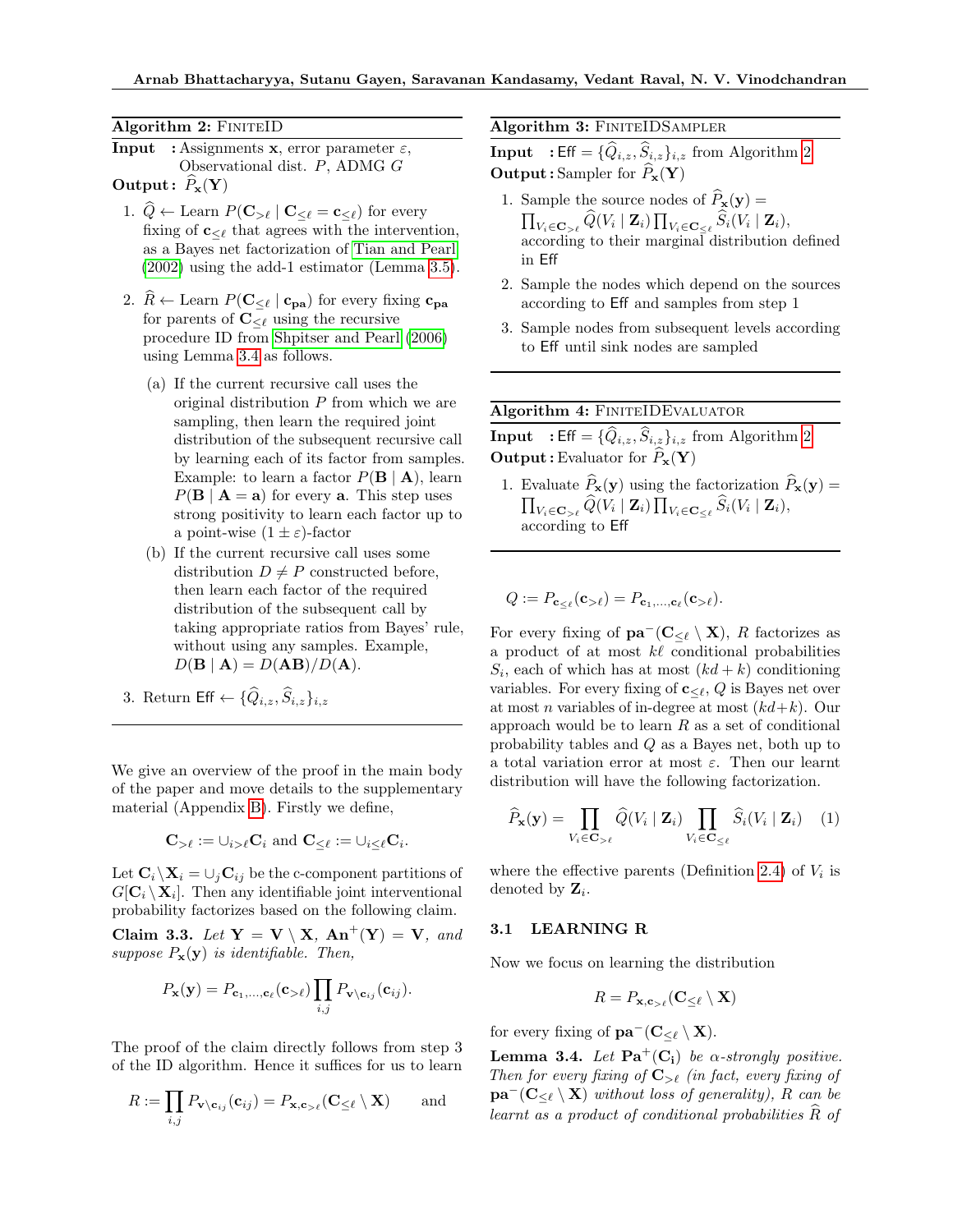in-degree at most  $(kd + k)$  using

$$
m = \widetilde{\Theta}\left(k^3 \ell d\alpha^{-2} \varepsilon^{-2} \log\left(\frac{|\Sigma| k^2 \ell}{\delta}\right)\right)
$$

samples and  $O(m|\Sigma|^{kd+k})$  time such that with probability at least  $(1-\delta)$ ,  $\widehat{R}$  is  $(1\pm (3k)^{k+1}\ell\varepsilon)$ -approximate p.m.f. for R.

 $R = \prod_{i,j} R_{ij}$ , where each distribution  $R_{ij} =$  $P_{\mathbf{v}\setminus\mathbf{c}_{ij}}(\mathbf{C}_{ij})$  starts a recursive call of the ID algorithm. Each such recursive call forms a recursion tree whose non-leaves correspond to recursive calls from 2, 3, or 4c, and the leaves correspond to recursive calls from 1 or 4b. Our strategy would be to give a  $(1 \pm \varepsilon_2)$ -approximate p.m.f. access to the joint distribution for every subsequent recursive call (compared to the true joint distribution), assuming a  $(1 \pm \varepsilon_1)$ -approximate p.m.f. access to the joint distribution of the current call. Inductively, we'll get a  $(1 \pm \varepsilon_3)$ -approximate access to the leaf distributions: outputs by the leaf calls. Each distribution  $R_{ij}$  is a multiplication of the leaf distributions, possibly with some marginalizations. Marginalization preserves the approximation ratio of the p.m.f. and there are at most  $k$  multiplicands, so that our final approximation ratio would be  $(1 \pm \varepsilon_3)^k$ . This approach gives us an algorithm for learning R approximately.

#### 3.2 LEARNING Q

We next focus on learning the distribution  $Q$ , for every fixing of  $\mathbf{C}_{\leq \ell}$ . Q is a Bayesian network on at most *n* variables of indegree at most  $(kd + k)$  [\(Tian,](#page-10-2) [2002\)](#page-10-2). We use conditional sampling to learn this distribution using the add-1 estimator for the conditional probabilities, which was recently analyzed in the context of learning Bayesian networks [\(Bhat](#page-9-7)[tacharyya et al., 2020c\)](#page-9-7). The difference with that work and our work is that we are trying to learn an interventional distribution from observational samples which is different from learning the observational distribution.

<span id="page-7-0"></span>**Lemma 3.5.** Let  $\mathbf{Pa}^+(\mathbf{C}_i)$  be a-strongly positive. Then for every fixing of  $C_{\leq \ell}$ , Q can be learnt as a Bayes net  $\widehat{Q}$  of indegree at most  $(kd + k)$  using  $m = \widetilde{\Theta}\left(\frac{n|\Sigma|^{kd+k}}{\alpha^{\mid \mathbf{C}} \leq \ell\mid \varepsilon}\right)$  $\frac{n|\Sigma|^{kd+k}}{\alpha^{|\mathbf{C}_{\leq \ell}|_{\mathcal{E}}}} \log \left( \frac{n|\Sigma|^{kd+k+1}}{\delta} \right)$  $\left(\frac{d+k+1}{\delta}\right)$  samples and  $O(mn)$  time such that  $d_{KL}(Q, \hat{Q}) \leq \varepsilon$  with probability at least  $(1 - \delta)$ .

#### 3.3 COMBINING Q AND R

We shall now discuss the proof of Theorem [3.2.](#page-5-0)

Proof of Theorem [3.2.](#page-5-0) It follows from Lemma [3.5](#page-7-0) and Pinsker's inequality that for any fixed  $c_{\leq \ell}$ , by using  $m = \widetilde{\Theta} \left( \frac{n |\Sigma|^{k d + k}}{\alpha^{|\mathbf{C}|} \leq \ell | \varepsilon^2} \right)$  $\frac{n|\Sigma|^{kd+k}}{\alpha^{|\mathbf{C}_{\leq \ell}|}\varepsilon^2}\log\left(\frac{n|\Sigma|^{kd+k+1}}{\delta}\right)$  $\delta$  $\setminus$ samples and  $O(mn)$  time, we get  $d_{\text{TV}}\left( \prod_{V_i \in \mathbf{C}_{> \ell}} Q(V_i \mid \mathbf{Z}_i), \prod_{V_i \in \mathbf{C}_{> \ell}} \widehat{Q}(V_i \mid \mathbf{Z}_i) \right) \, \leq \, \varepsilon$ with high probability.

We scale down  $\varepsilon$  by a  $(3k)^{k+1} \cdot \ell$  factor to achieve an algorithm that for any fixed  $c_{\geq \ell}$ , uses  $m =$  $O\left((3k)^{2(k+3)}\ell^3 d\alpha^{-2} \varepsilon^{-2} \log\left(\frac{|\Sigma| k\ell}{\varepsilon}\right)\right)$  $\left(\frac{1}{\delta}\right)$  samples and  $O(m|\Sigma|^{kd+k})$  time, to obtain  $\widehat{R}$  which is  $(1 \pm \varepsilon)$ approximate p.m.f. for  $R$ , with high probability, from Lemma [3.4.](#page-6-0)

Combining the above two pieces, we get at most  $\varepsilon(|\Sigma|^{k\ell}+1)$  error as follows. We get the theorem by an appropriate scaling.

$$
d_{\text{TV}}(P_{\mathbf{x}}, \hat{P}_{\mathbf{x}})
$$
\n
$$
= \sum_{\mathbf{c}_{\leq \ell}, \mathbf{c}_{>\ell}} \left| \prod_{V_i \in \mathbf{C}_{>\ell}} Q(V_i \mid \mathbf{Z}_i) \prod_{V_i \in \mathbf{C}_{\leq \ell}} S_i(V_i \mid \mathbf{Z}_i) - \prod_{V_i \in \mathbf{C}_{>\ell}} \hat{Q}(V_i \mid \mathbf{Z}_i) \prod_{V_i \in \mathbf{C}_{\leq \ell}} \hat{S}_i(V_i \mid \mathbf{Z}_i) \right|
$$
\n
$$
= \sum_{\mathbf{c}_{\leq \ell}, \mathbf{c}_{>\ell}} \left| \prod_{V_i \in \mathbf{C}_{>\ell}} Q(V_i \mid \mathbf{Z}_i) \prod_{V_i \in \mathbf{C}_{\leq \ell}} S_i(V_i \mid \mathbf{Z}_i) - \prod_{V_i \in \mathbf{C}_{>\ell}} Q(V_i \mid \mathbf{Z}_i) \prod_{V_i \in \mathbf{C}_{\leq \ell}} \hat{S}_i(V_i \mid \mathbf{Z}_i) - \prod_{V_i \in \mathbf{C}_{>\ell}} Q(V_i \mid \mathbf{Z}_i) \prod_{V_i \in \mathbf{C}_{\leq \ell}} \hat{S}_i(V_i \mid \mathbf{Z}_i) - \prod_{V_i \in \mathbf{C}_{>\ell}} \hat{Q}(V_i \mid \mathbf{Z}_i) \prod_{V_i \in \mathbf{C}_{\leq \ell}} \hat{S}_i(V_i \mid \mathbf{Z}_i) - \prod_{V_i \in \mathbf{C}_{>\ell}} \hat{Q}(V_i \mid \mathbf{Z}_i) \prod_{V_i \in \mathbf{C}_{\leq \ell}} S_i(V_i \mid \mathbf{Z}_i) \right|
$$
\n
$$
\leq \sum_{\mathbf{c}_{>\ell}} \sum_{\mathbf{c}_{\leq \ell}} \left| \prod_{V_i \in \mathbf{C}_{>\ell}} Q(V_i \mid \mathbf{Z}_i) \prod_{V_i \in \mathbf{C}_{\leq \ell}} S_i(V_i \mid \mathbf{Z}_i) \right|
$$
\n
$$
+ \sum_{\mathbf{c}_{\leq \ell}} \sum_{\mathbf{c}_{>\ell}} \left| \prod_{V_i \in \mathbf{C}_{>\ell}} Q(V_i \mid \mathbf{Z}_i) \prod_{V_i \in \
$$

We used  $S_i(V_i | \mathbf{Z}_i) \leq 1$  in the fourth line.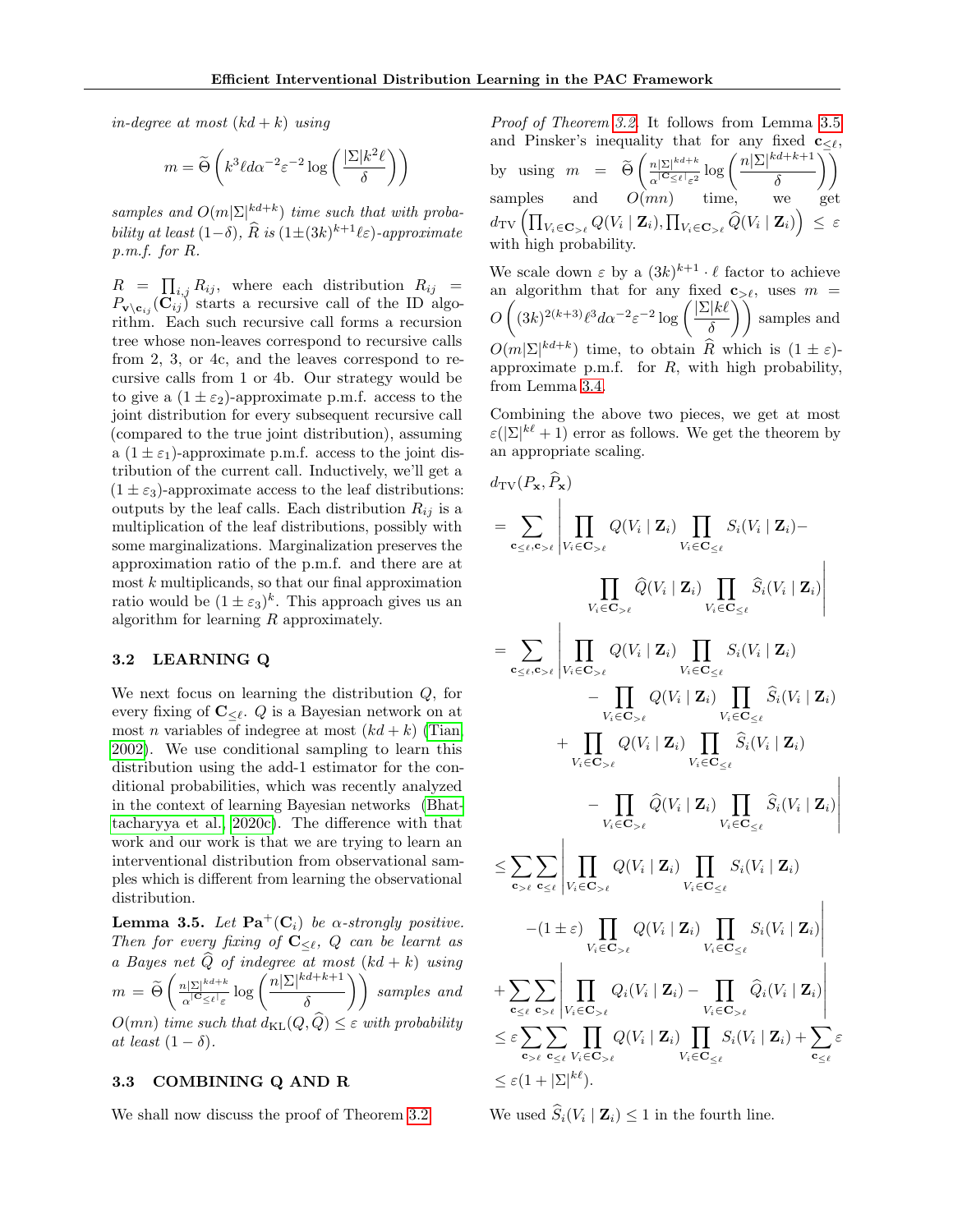Now, we show how to generate samples approximately according to the distribution  $P_{\mathbf{x}}(\mathbf{y})$ . Our algorithm generates samples according to the factorization  $\hat{P}_{\mathbf{x}}(\mathbf{y})$  given in [\(1\)](#page-6-2). From (1) we have

$$
P_{\mathbf{x}}(\mathbf{y}) = \prod_{V_i \in \mathbf{C}_{>\ell}} \widehat{Q}(V_i \mid \mathbf{Z}_i) \prod_{V_i \in \mathbf{C}_{\leq \ell}} \widehat{S}_i(V_i \mid \mathbf{Z}_i)
$$

where  $\hat{Q}$  comes from Lemma [3.5](#page-7-0) and  $\hat{S}$  comes from R of Claim [3.4.](#page-6-0) Note that either in Lemma 2 or Claim 8, the effective graph in any step of the recursion is always a subgraph of G. Hence, the topological order between  $V_i$  and  $\mathbf{Z}_i$  is never violated. In particular, we can sample each random variable of  $Y$  in the topological order of  $V \setminus X$ . Then at any step of this sampling, whenever we try to sample some  $v_i \sim$  $Q(V_i \mid \mathbf{Z}_i)$  or  $\sim S_i(V_i \mid \mathbf{Z}_i)$ ,  $\mathbf{Z}_i$  would always be sampled, and hence gets assigned before it.  $\Box$ 

Remark 3.6. It follows that we can also sample from any  $\mathbf{T} \subseteq \mathbf{V} \setminus \mathbf{X}$ , ignoring the unnecessary variables. However, evaluating the marginal on T in general remains computationally expensive.

## 4 HARDNESS OF PAC LEARNING MARGINALS

In this section we show that designing an algorithm that outputs a representation of a approximate succinct evaluator for the marginal of an interventional distribution in general is computationally hard. This should be contrasted to our learning result in Sec-tion [3](#page-5-1) for the case when  $X$  is of bounded size and  $Y = V \setminus X$ . In Section [3](#page-5-1) we designed a learning algorithm for  $P_{\mathbf{x}}(\mathbf{Y})$  that outputs a representation R which is a generator as well as an evaluator for a distribution  $P_{\mathbf{x}}(\mathbf{Y})$  that is  $\varepsilon$  close to  $P_{\mathbf{x}}(\mathbf{Y})$  in total variation distance. The result we establish in this section implies that it is computationally hard to design such a PAC style learning algorithm for the general case of arbitrary  $X$  and  $Y$ . In fact we show the hardness for the case when  $X$  is empty intervention and  $Y$  is an arbitrary subset of observable variables for a Bayesian network of in-degree 2. While there are hardness results known for computing marginals of Bayes net distributions [\(Cooper,](#page-9-17) [1990;](#page-9-17) [Roth, 1996\)](#page-9-18), the hardness of learning in the PAC framework does not directly follow from these works. Due to space limitations, the proofs of the main hardness result and other hardness results are moved to the supplementary material.

Definition 4.1 (Efficient  $\varepsilon$ -approximate evaluator circuit). A circuit  $\mathcal{E}_P : \{0,1\}^n \to \mathbb{R}$  is called an efficient  $\varepsilon$ -additive evaluator for a distribution P over

 ${0,1}^n$ , if there exists a distribution  $\widehat{P}$  over  ${0,1}^n$ such that: (1) [Additive approximation]  $d_{\text{TV}}(P, \hat{P})$  <  $\varepsilon$ , (2) [Evaluation query] For any  $x \in \{0,1\}^n$ ,  $\mathcal{E}_P$  on input x outputs a number  $p \in [1-\varepsilon, 1+\varepsilon]\widehat{P}(x)$  in  $\mathrm{poly}(n)$  time.

Definition 4.2. Let BAYESMARGINAL be the following learning problem: given a parameter  $\varepsilon$ , samples from an unknown Bayes net distribution P over binary variables V, and a  $Y \subseteq V$ , output an efficient  $\varepsilon$ -approximate evaluator circuit  $\mathcal{E}: \{0,1\}^{|\mathbf{Y}|} \to \mathbb{R}$  for the marginal distribution of  $P$  over  $Y$ .

Now we state the main hardness result.

Theorem 4.3. If BAYESMARGINAL has a randomized polynomial-time learning algorithm even restricted to Bayes nets of in-degree at most 2, then the complexity class  $SZK \subseteq BPP$ .

The class SZK contains several hard computational problems including the Graph Isomorphism problem and is believed to be computationally harder than BPP; the class of problems that admit efficient randomized algorithms. It is widely believed that the class SZK does not admit efficient randomized algorithms.

## 5 CONCLUSION

Identification of interventional distributions in causal models is a significant problem with many practical applications. There are two distinct bodies of work on this topic. The first focuses on deriving exact graph-theoretic characterizations of identifiability, accompanied by identification algorithms that require infinitely many samples. The second proposes various estimators for estimating causal effects (commonly, population mean of the interventional distribution) under restrictive assumptions on the causal model.

Our work joins a recent thread of works in combining these two perspectives. Additionally, we establish rigorous finite-sample guarantees for the algorithm's output. We also showed hardness of designing similar PAC learning algorithms for identifying the effect of intervention on a subset  $X$  to another arbitrary subset  $Y$  of the observable variables. Some future directions of work include: (i) considering probability densities on continuous-valued variables, (ii) improving the sample complexity bounds or proving improved hardness results, and (iii) prove finite sample complexity bounds for estimators that can be used in practice.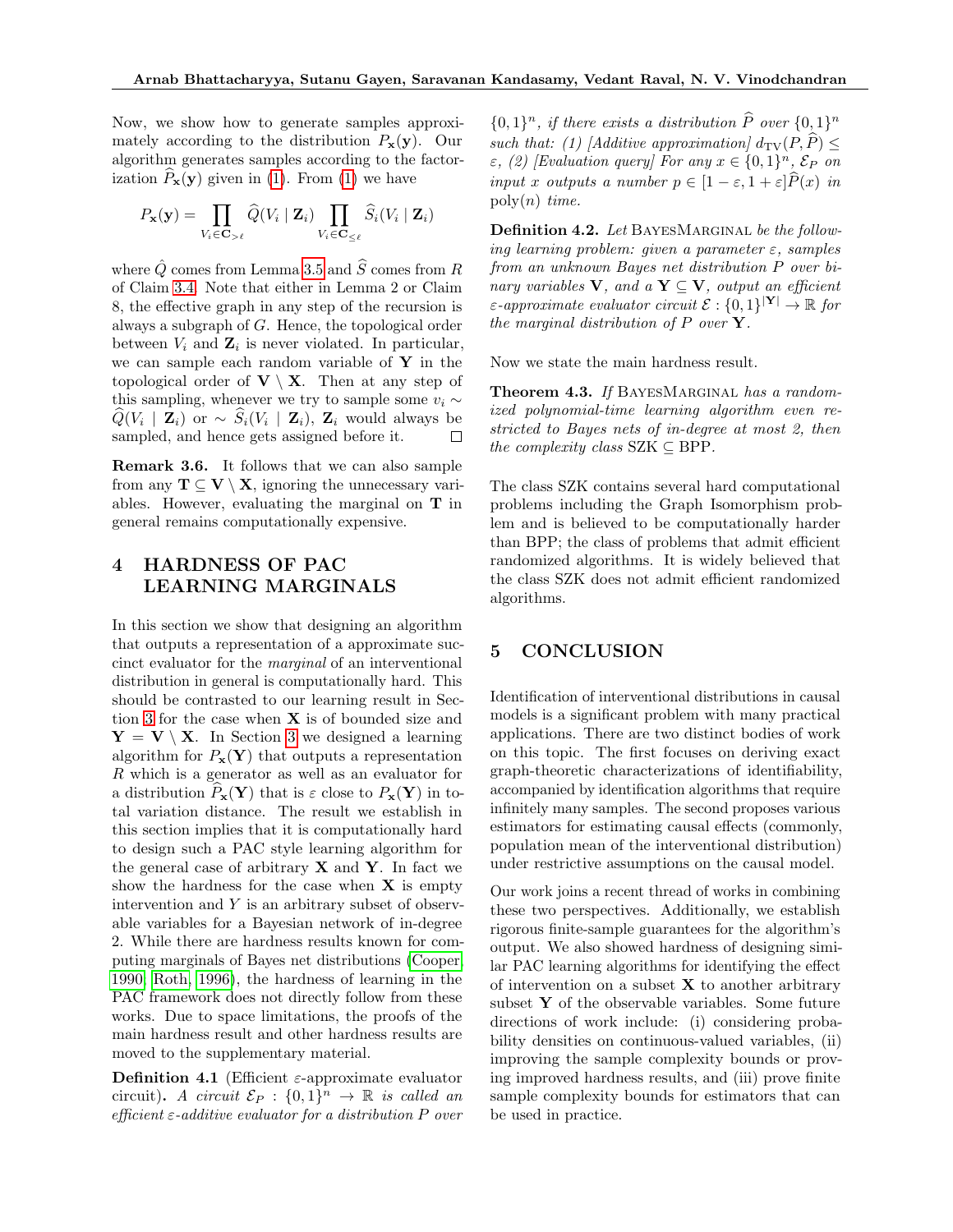#### Acknowledgements

A.B. was partially supported by an NRF Fellowship for AI  $(R-252-000-B13-281)$ , a startup grant (R-252-000-A33-133), and an Amazon Research Award (R-252-000-A61-720). S.G. was supported by A.B.'s NRF Fellowship for AI (R-252-000-B13- 281). S.K. was partially supported by NSF 1846300 CAREER and NSF 1815893 grants. N.V.V. was supported in part by National Science Foundation HDR:TRIPODS-1934884.

#### References

- <span id="page-9-4"></span>J. Acharya, A. Bhattacharyya, C. Daskalakis, and S. Kandasamy. Learning and testing causal models with interventions. In Proceedings of the 32nd International Conference on Neural Information Processing Systems, pages 9469–9481, 2018.
- <span id="page-9-12"></span>R. Bhattacharya, R. Nabi, and I. Shpitser. Semiparametric inference for causal effects in graphical models with hidden variables. arXiv preprint arXiv:2003.12659, 2020.
- <span id="page-9-5"></span>A. Bhattacharyya, S. Gayen, S. Kandasamy, A. Maran, and N. V. Vinodchandran. Learning and sampling of atomic interventions from observations. In International Conference on Machine Learning, pages 842–853. PMLR, 2020a.
- <span id="page-9-6"></span>A. Bhattacharyya, S. Gayen, K. S. Meel, and N. V. Vinodchandran. Efficient distance approximation for structured high-dimensional distributions via learning. Advances in Neural Information Processing Systems, 33, 2020b.
- <span id="page-9-7"></span>A. Bhattacharyya, S. Gayen, E. Price, and N. V. Vinodchandran. Near-optimal learning of treestructured distributions by chow-liu. CoRR, abs/2011.04144, 2020c. URL [https://arxiv.](https://arxiv.org/abs/2011.04144) [org/abs/2011.04144](https://arxiv.org/abs/2011.04144). ACM STOC 2021.
- <span id="page-9-16"></span>C. L. Canonne, I. Diakonikolas, D. M. Kane, and A. Stewart. Testing bayesian networks. IEEE Trans. Inf. Theory, 66(5):3132–3170, 2020.
- <span id="page-9-13"></span>V. Chernozhukov, D. Chetverikov, M. Demirer, E. Duflo, C. Hansen, W. Newey, and J. Robins. Double/debiased machine learning for treatment and structural parameters. The Econometrics Journal, 21(1):C1–C68, 2018.
- <span id="page-9-17"></span>G. F. Cooper. The computational complexity of probabilistic inference using bayesian belief networks. Artificial Intelligence, 42 (2):393–405, 1990. ISSN 0004-3702. doi: https://doi.org/10.1016/0004-3702(90)90060-D. URL [https://www.sciencedirect.com/](https://www.sciencedirect.com/science/article/pii/000437029090060D) [science/article/pii/000437029090060D](https://www.sciencedirect.com/science/article/pii/000437029090060D).
- <span id="page-9-19"></span>S. Dasgupta. The sample complexity of learning fixed-structure bayesian networks. Mach. Learn., 29(2-3):165–180, 1997.
- <span id="page-9-0"></span>L. Devroye and L. Györfi. Nonparametric density estimation. Wiley series in probability and mathematical statistics. Wiley, New York, 1985. ISBN 0471816469.
- <span id="page-9-9"></span>L. Henckel, E. Perković, and M. H. Maathuis. Graphical criteria for efficient total effect estimation via adjustment in causal linear models. arXiv preprint arXiv:1907.02435, 2019.
- <span id="page-9-3"></span>Y. Huang and M. Valtorta. Identifiability in causal bayesian networks: A sound and complete algorithm. In AAAI, pages 1149–1154, 2006.
- <span id="page-9-10"></span>Y. Jung, J. Tian, and E. Bareinboim. Learning causal effects via weighted empirical risk minimization. Advances in neural information processing systems, 33, 2020a.
- <span id="page-9-20"></span>Y. Jung, J. Tian, and E. Bareinboim. Estimating causal effects using weighting-based estimators. In The Thirty-Fourth AAAI Conference on Artificial Intelligence, AAAI 2020, pages 10186–10193. AAAI Press, 2020b.
- <span id="page-9-11"></span>Y. Jung, J. Tian, and E. Bareinboim. Estimating identifiable causal effects through double machine learning. In Proceedings of the 35th AAAI Conference on Artificial Intelligence, 2021.
- <span id="page-9-1"></span>M. Kearns, Y. Mansour, D. Ron, R. Rubinfeld, R. E. Schapire, and L. Sellie. On the learnability of discrete distributions. In Proceedings of the twentysixth annual ACM symposium on Theory of computing, pages 273–282, 1994.
- <span id="page-9-14"></span>E. H. Kennedy, S. Balakrishnan, and L. Wasserman. Semiparametric counterfactual density estimation. arXiv preprint arXiv:2102.12034, 2021.
- <span id="page-9-15"></span>L. Malka. How to achieve perfect simulation and a complete problem for non-interactive perfect zeroknowledge. Journal of Cryptology, 28(3):533–550, 2015.
- <span id="page-9-8"></span>J. Pearl. Probabilistic reasoning in intelligent systems - networks of plausible inference. Morgan Kaufmann series in representation and reasoning. Morgan Kaufmann, 1989.
- <span id="page-9-2"></span>J. Pearl. Causality. Cambridge university press, 2009.
- <span id="page-9-18"></span>D. Roth. On the hardness of approximate reasoning. Artificial Intelligence, 82(1): 273–302, 1996. ISSN 0004-3702. doi: https://doi.org/10.1016/0004-3702(94)00092-1. URL [https://www.sciencedirect.com/](https://www.sciencedirect.com/science/article/pii/0004370294000921) [science/article/pii/0004370294000921](https://www.sciencedirect.com/science/article/pii/0004370294000921).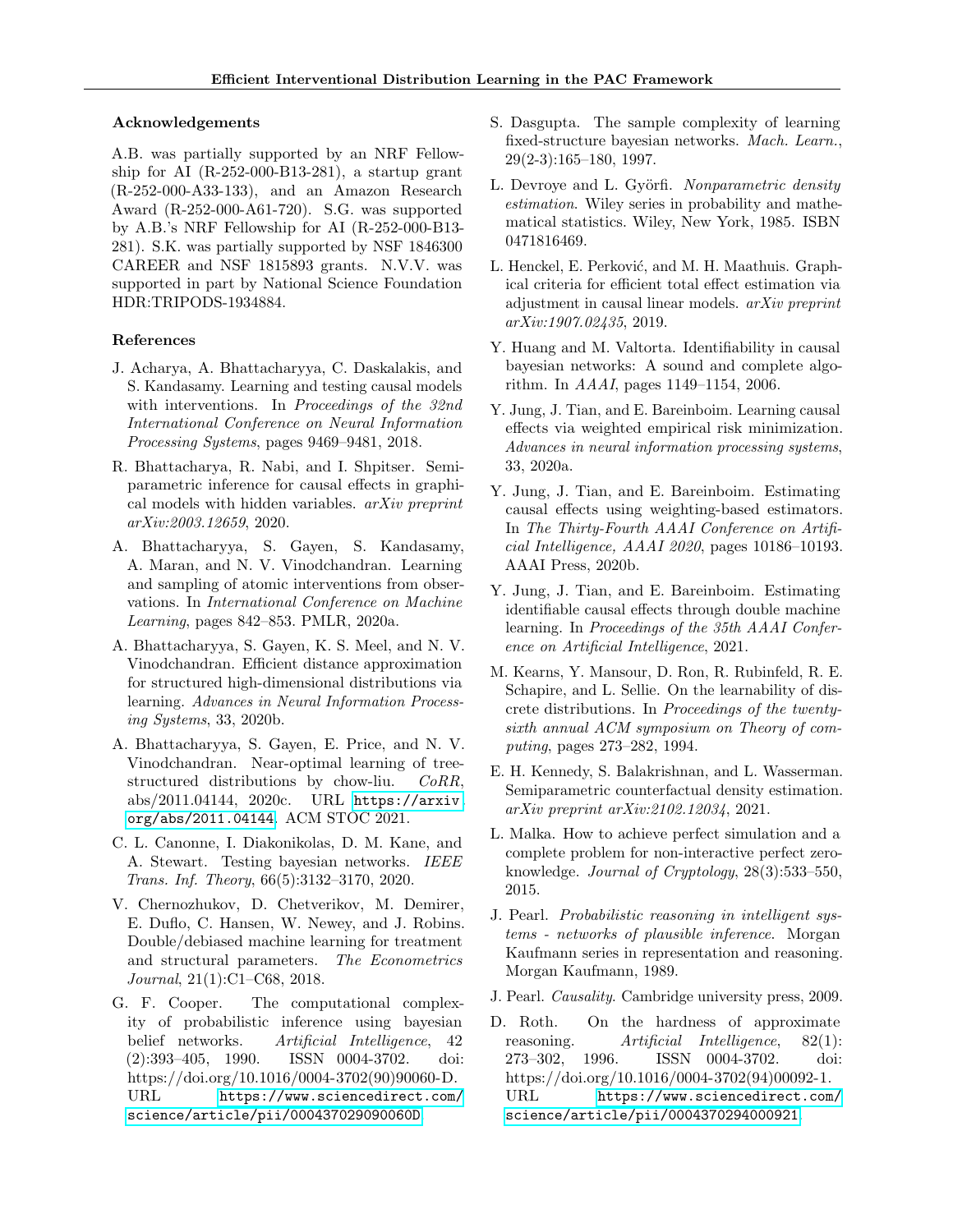- <span id="page-10-5"></span>A. Rotnitzky and E. Smucler. Efficient adjustment sets for population average causal treatment effect estimation in graphical models. J. Mach. Learn. Res., 21:188–1, 2020.
- <span id="page-10-7"></span>A. Sahai and S. P. Vadhan. A complete problem for statistical zero knowledge.  $J.$   $ACM$ ,  $50(2)$ : 196–249, 2003. doi: 10.1145/636865.636868. URL <https://doi.org/10.1145/636865.636868>.
- <span id="page-10-0"></span>D. W. Scott. Multivariate density estimation: theory, practice, and visualization. John Wiley & Sons, 2015.
- <span id="page-10-3"></span>I. Shpitser and J. Pearl. Identification of joint interventional distributions in recursive semi-markovian causal models. In Proceedings, The Twenty-First National Conference on Artificial Intelligence and the Eighteenth Innovative Applications of Artificial Intelligence Conference, AAAI, 2006.
- <span id="page-10-1"></span>B. W. Silverman. Density estimation for statistics and data analysis. Routledge, 2018.
- <span id="page-10-2"></span>J. Tian. Studies in causal reasoning and learning. University of California, Los Angeles, 2002.
- <span id="page-10-4"></span>J. Tian and J. Pearl. A general identification condition for causal effects. In AAAI/iaai, pages 567–573, 2002.
- <span id="page-10-8"></span>T. Verma and J. Pearl. Causal networks: Semantics and expressiveness. In Proceedings of the 4th Conference on Uncertainty in Artificial Intelligence, pages 69–78, 1990. ISBN 0-444-88650-8.
- <span id="page-10-6"></span>T. Watson. The complexity of estimating minentropy. computational complexity, 25(1):153–175, 2016.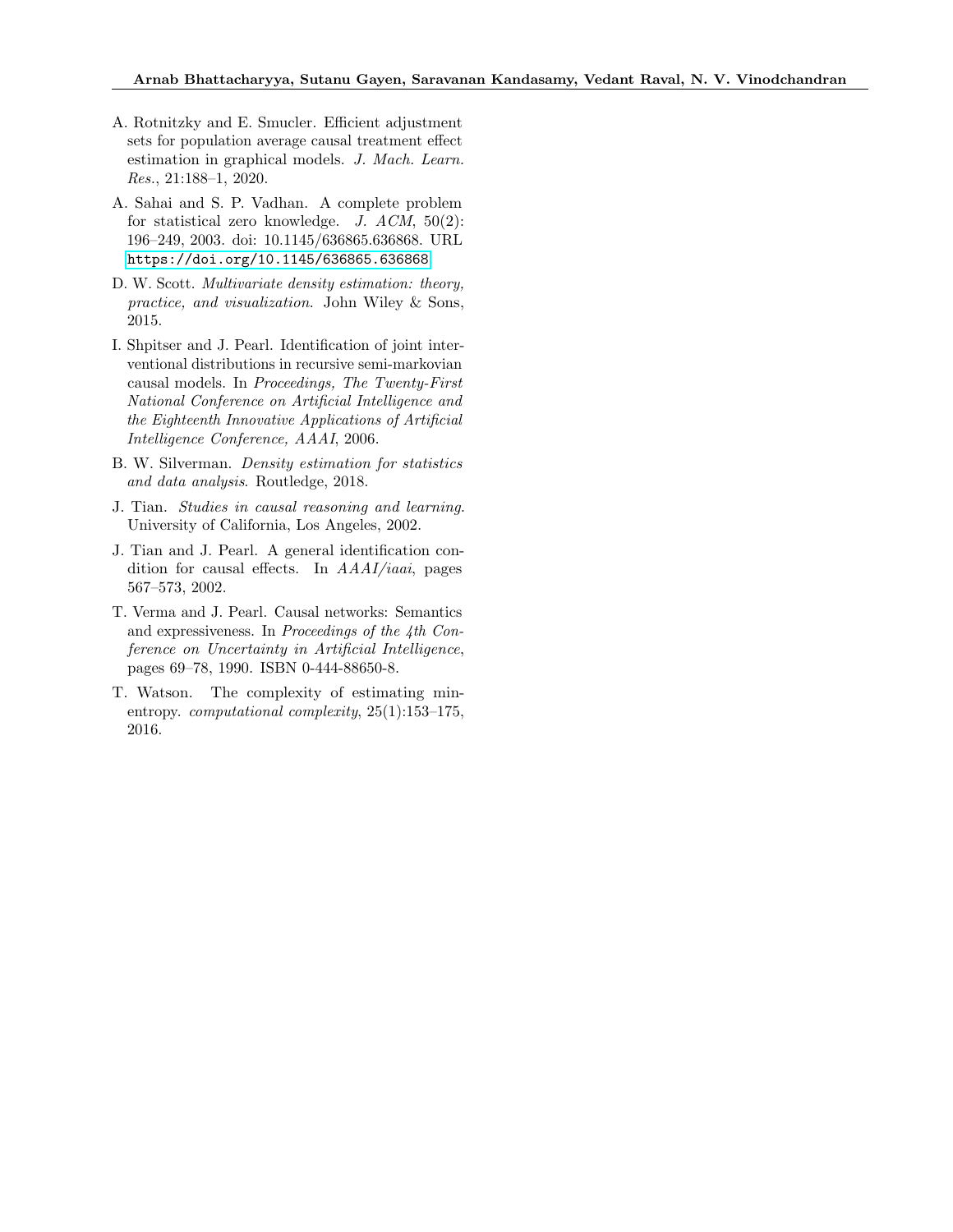# Supplementary Material: Efficient Interventional Distribution Learning in the PAC Framework

## A PRELIMINARIES ON CAUSAL BAYESIAN NETWORKS

We follow Pearl's formalism of Causal Bayesian Networks [\(Pearl, 2009\)](#page-9-2).

**Definition A.1** (Causal Bayes Net). A causal Bayes net  $P$  is a collection of interventional distributions that can be defined in terms of a tuple  $\langle \mathbf{V}, \mathbf{U}, G, \{ \Pr(V_i \mid \boldsymbol{\pi}(V_i)) : V_i \in \mathbf{V}, \boldsymbol{\pi}(V_i) \in \Sigma^{|\mathbf{\Pi}(V_i)|} \}, \{ \Pr[\mathbf{U}] \} \rangle$ , where (i)  $V = (V_1, \ldots, V_n)$  and U are the set of observable and hidden variables respectively, (ii) G is a directed acyclic graph on  $\mathbf{V} \cup \mathbf{U}$ , (iii)  $Pr[V_i \mid \boldsymbol{\pi}(V_i)]$  is the conditional probability distributions of  $V_i \in \mathbf{V}$  given that its parents in  $\mathbf{V} \cup \mathbf{U}$ ,  $\mathbf{\Pi}(V_i)$ , take the values  $\boldsymbol{\pi}(V_i)$ , and (iv) Pr[U] is the distribution of the hidden variables U.  $G$  is said to be the causal graph corresponding to  $\mathcal{P}.$ 

Such a causal Bayes net P defines a unique interventional distribution  $P_x(V)$  for every subset  $X \subseteq V$  $(including \mathbf{X} = \emptyset)$  and assignment  $\mathbf{x} \in \Sigma^{|\mathbf{X}|}$ , as follows. For all  $\mathbf{v} \in \Sigma^{|\mathbf{V}|}$ :

$$
P_{\mathbf{x}}(\mathbf{v}) = \begin{cases} \sum_{\mathbf{u}} \prod_{V_i \in \mathbf{V} \setminus \mathbf{X}} \Pr[v_i \mid (\mathbf{v}, \mathbf{u})_{\Pi(V_i)}] \cdot \Pr[\mathbf{u}] & \text{if } \mathbf{v} \text{ is consistent with } \mathbf{x} \\ 0 & \text{otherwise.} \end{cases}
$$

Graphically, for a given  $X \subseteq V$  and an assignment x to X, the interventional distribution  $P_x(V)$  is the Bayes net distribution defined on the DAG where the set of incoming edges to  $X$  are removed and  $X$  is fixed to  $x$ with probability 1. All other variables follow the usual parent-child relation and factorization of P.

It is standard in the literature to assume that the unobservable variables in U have exactly two observable children. In this case, Causal Bayes nets can be represented using an Acyclic Directed Mixed Graph (ADMG in short) representation over only the observable vertices V. An ADMG consists of a set of variables and two kinds of edges: directed edges  $E^{\rightarrow}$  and bi-directed edges  $E^{\leftrightarrow}$ . The directed edges  $(X \rightarrow Y)$  denote parent-child relationship as in a DAG. The bi-directed edges  $(X \leftrightarrow Y)$  denote an indirect correlation between X and Y due to a hidden parent U. Thus, the edge set of an ADMG is the union of the directed edges  $E^{\rightarrow}$  and the bidirected edges  $E^{\leftrightarrow}$ . For ADMG we need to redefine some of the notation. For any given set  $S \subseteq V$ ,  $G_{\overline{S}}$  denotes the graph obtained from G by removing the *incoming edges to* S. Note that the bi-directed edges indicate edges from unobservables to observables and hence the bi-directed edges incident to S in G also gets removed in  $G_{\overline{S}}$ . Also it is not useful to explicitly represent unobservables with a single child, hence those bi-directed edges incident to **S** in G will not be present in  $G_{\overline{S}}$ . For any subset  $S \subseteq V$ ,  $An^+(S)$  and  $Pa^+(S)$  denotes the set of all observable ancestors and parents of S (including S) respectively. We use  $\mathbf{Pa}^-(\mathbf{S}) = \mathbf{Pa}^+(\mathbf{S}) \setminus \mathbf{S}$ . We assume the indices of the observable vertices of ADMG  $\mathbf{V} = \{V_1, V_2, V_3, \ldots, V_i, V_{i+1}, \ldots\}$  are arranged in a topological ordering. Finally, for any subset  $\mathbf{S} \subseteq \mathbf{V}$ ,  $G[\mathbf{S}]$ denotes the induced subgraph of G over S.

The notion of a c-component introduced by [Tian and Pearl](#page-10-4) [\(2002\)](#page-10-4) plays a central role in the identification of causal effects.

**Definition A.2** (c-component). Let G be an ADMG. Then a set of vertices  $C$  of G is a c-component of G if every pair of vertices in  $C$  is connected by a path of only bi-directed edges.

Definition A.3 (c-component factorization). For any ADMG G over observables V, the c-component factorization  $C(G)$  is the partition of vertices V into  $\{C_1, C_2, \ldots, C_m\}$  such that the induced subgraphs  $G[\mathbf{C}_i]$ s are (maximal) c-components. Then the observational distribution of any causal Bayes net on  $G$  gets factorized as:  $P[\mathbf{V}] = \prod_{i=1}^{m} P_{\mathbf{V} \setminus \mathbf{C}_i}[\mathbf{C}_i].$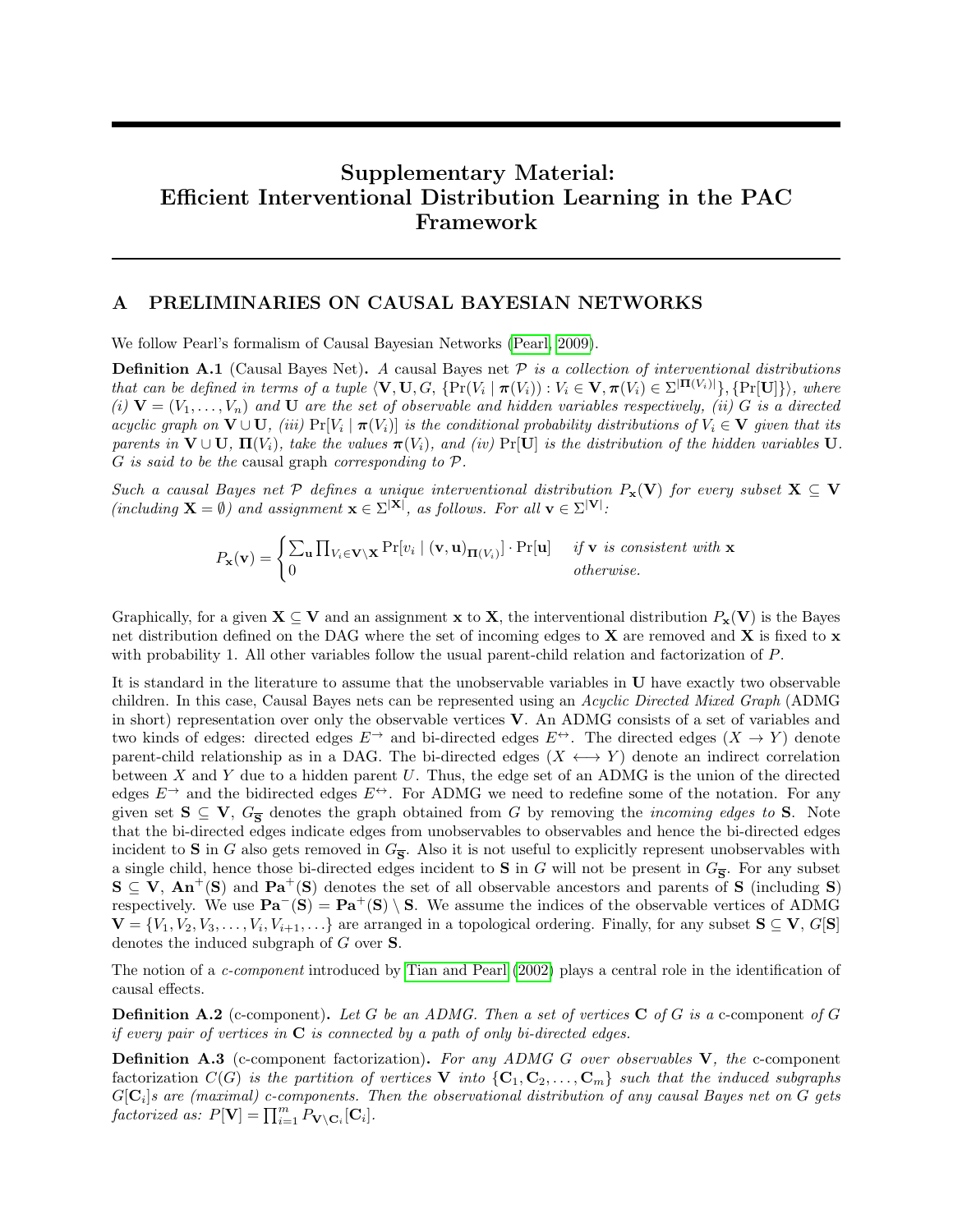**Definition A.4** (Effective parents of  $V_i$  in G). For any vertex  $V_i$ , let  $C$  be the c-component of G that contains  $V_i$ . Then the effective parents of  $V_i$  is  $\mathbf{Pa}^+(\mathbf{C}) \cap \{V_1, V_2, \ldots, V_{i-1}\}.$ 

**Definition A.5** (α-strong positivity for c-components). A c-component C is said to be  $\alpha$ -strongly positive if for every assignment **z**,  $P(\mathbf{pa}^+(\mathbf{C}) = \mathbf{z}) \geq \alpha$ .

## <span id="page-12-0"></span>B OMITTED DETAILS FROM SECTION [3](#page-5-1)

Recursive calls are taken from steps 2, 3, or 4c. In 2 and 3, the subsequent call just uses the current distribution (or a marginal of it). In 4c, the subsequent call uses a very different distribution. Therefore, in a path to the leaf in the recursion tree, we need to give a new joint distribution whenever 4c is taken. We use the following result to give this distribution, based on whether 4c was taken for the first time in this root-to-leaf path or not.

**Claim B.1.** Let  $P_{\text{bef}}$  and  $P_{\text{aft}}$  respectively be the two distributions just before and during the recursive call at step 4c of ID.

- If  $P_{\text{bef}} = P$ , we can give a  $(1 \pm 3k\varepsilon)$ -approximate p.m.f. of  $\widehat{P}_{\text{aft}}$  for  $P_{\text{aft}}$  using  $O((kd+d)\alpha^{-2}\varepsilon^{-2}\log\frac{|\Sigma|}{\delta})$ samples and  $O((kd+d)|\Sigma|^{kd+d}\alpha^{-2}\varepsilon^{-2}\log\frac{|\Sigma|}{\delta})$  time.
- If  $P_{\text{bef}} \neq P$  and we have a  $(1 \pm \varepsilon)$ -approximate  $\widehat{P}_{\text{bef}}$  for  $P_{\text{bef}}$ , we can give a  $(1 \pm 3k\varepsilon)$ -approximate p.m.f.  $\widehat{P}_{\mathrm{aft}}$  for  $P_{\mathrm{aft}}$  using  $O(k|\Sigma|^{2k})$  time and no samples.

*Proof.* Note that each factor of the joint distribution in step 4c is of the form  $S(V_i | \mathbf{Z}_i)$ , where  $\mathbf{Z}_i$  consists of the effective parents of  $V_i$ .

In case 1, we take enough samples to empirically learn  $P_{\text{bef}}(V_i \mid \mathbf{z}_i)$  for every fixing of  $\mathbf{z}_i$ . Due to  $\alpha$ strong positivity,  $\min(P_{\text{bef}}(v_i \mid \mathbf{z}_i), P_{\text{bef}}(\mathbf{z}_i)) \geq \alpha$  for any  $v_i, \mathbf{z}_i$ . Hence from Chernoff's bound, using  $O\left(\alpha^{-2} \varepsilon^{-2} \log\left(\frac{1}{\varepsilon}\right)\right)$  $\left(\frac{1}{\delta}\right)$  samples the learnt distribution would be point-wise  $(1 \pm \varepsilon)$ -close with high probability. Since  $|\mathbf{Z}_i| \leq (kd + d)$  our final sample complexity is  $m = O((kd + d)\alpha^{-2} \varepsilon^{-2} \log \frac{|\Sigma|}{\delta})$  and the time complexity is  $O(m|\Sigma|^{kd+d})$ . Since each factor is  $(1 \pm \varepsilon)$ -approximate, the approximation for the joint distribution is at most  $(1 \pm \varepsilon)^k$ .

In case 2, we compute  $P_{\text{bef}}(v_i \mid \mathbf{z}_i) = P_{\text{bef}}(v_i, \mathbf{z}_i) / P_{\text{bef}}(\mathbf{z}_i)$  by appropriate marginalizations of S, which preserves the approximation. Since 4c is taken at least once before, the graph-size is at most k. Due to the ratio, along with a maximum of k multiplications, the final approximation becomes  $\left(\frac{1+\varepsilon}{1-\varepsilon}\right)^k$ -factor. This does not involve sampling and can be done in  $O(k|\Sigma|^{2k})$  time, since in this case  $P_{\text{aft}}$  must be over at most k variables.

In either case, we return  $\widehat{P}_{\mathrm{aft}}$  as a p.m.f. table of size  $|\Sigma|^k$ .

 $\Box$ 

Similarly for the leaf calls from steps 1 or 4b, we approximate their (terminal) output distributions (henceforth referred to as leaf distributions) by marginalization or conditional sampling, depending on whether the current distribution is P or not. Inductively, we would get an approximation guarantee between the true and estimated leaf distributions. Our output just consists of p.m.f. tables for each joint distribution  $P_{\text{bef}}$  just before a leaf call. In that case, each leaf distribution (denoted by S and  $\overline{S}$ ) is simply a marginalization (step 1) or product of conditional probabilities (step 4b) of  $\hat{P}_{\text{bef}}$ , which can be efficiently computed.

We now analyze the leaf calls from 1 or 4b. Again, we split into two cases, depending on whether the leaf call was taken using the original distribution  $P$  or not. Let  $P_{\text{bef}}$  be the distribution during the leaf call.

Claim B.2. Let S be a true leaf distribution in the recursion tree output from step 1 or 4b. Then our corresponding learnt distribution  $\hat{S}$  as mentioned above is point-wise  $(1 \pm (3k)^k \varepsilon)$ -approximate for S.

*Proof.* If  $P_{\text{bef}} = P$  we get a sampling access to  $P_{\text{bef}}$ . If  $P_{\text{bef}} \neq P$ , we get  $P_{\text{bef}}$  as a p.m.f. table.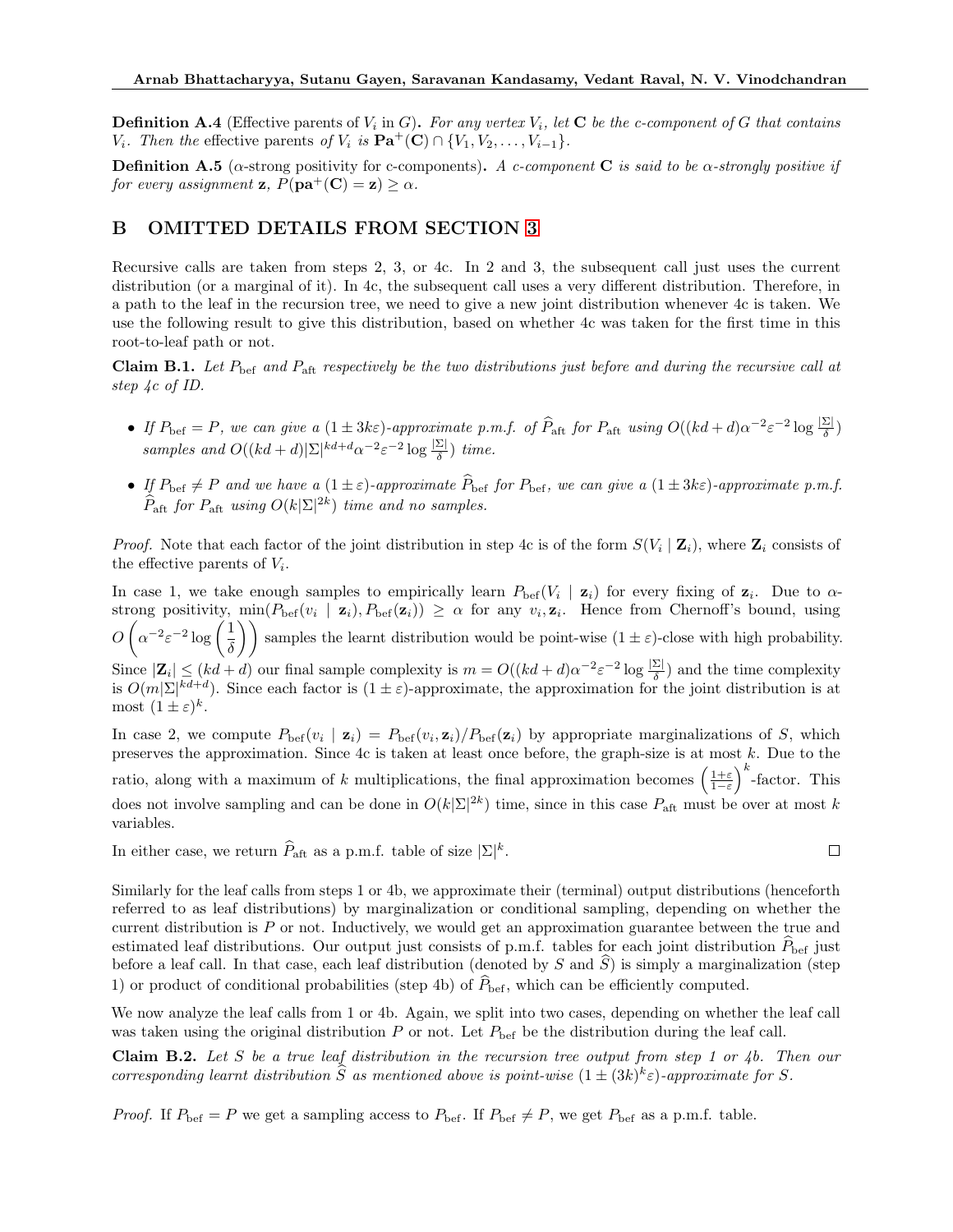Step 1 returns the joint distribution over Y, over at most  $|\Sigma|^k$  items. If  $P_{\text{bef}} = P$ , we learn  $S(Y)$  up to point-wise  $(1 \pm \varepsilon)$ -factor using  $\widetilde{O}(k\alpha^{-1}\varepsilon^{-2})$  samples with high probability. If  $P_{\text{bef}} \neq P$ , we output  $P_{\text{bef}}$  itself as  $\widehat{S}$ . In either case, we return a p.m.f. table of size at most  $|\Sigma|^k$ .

If 4b is taken with  $P_{\text{bef}} = P$ , we need to learn each  $P(V_i | \mathbf{z}_i)$ , where  $\mathbf{Z}_i$  is the effective parent set of  $V_i$ , and is of size at most  $(kd + d)$ . So, we iterate through all possible  $z_i$  and learn each term  $S(V_i | z_i) = P(V_i | z_i)$ point-wise up to  $(1 \pm \varepsilon)$ -error by rejection sampling with high probability. There are at most k such terms, so that the sample complexity would be  $m = \tilde{O}((kd+d)\alpha^{-2}\varepsilon^{-2})$  and the time complexity would be  $O(m|\Sigma|^{kd+d})$ .

If 4b is taken with  $P_{\text{bef}} \neq P$ , then it must be preceded by a call from 4b, since only that step changes the distribution by our construction. Then  $P_{\text{bef}}$  is a distribution over at most k variables. We obtain all required terms  $\hat{S}(v_i | \mathbf{z}_i) = P_{\text{bef}}(v_i | \mathbf{z}_i) = P_{\text{bef}}(v_i, \mathbf{z}_i) / P_{\text{bef}}(\mathbf{z}_i)$  by appropriate marginalizations of  $P_{\text{bef}}$  using  $\tilde{O}(|\Sigma|^{2k})$ time and no samples.

In both the above cases of 4b, we return all possible conditional probability tables required for evaluating the output formula of this step. Note that the recursion depth is at most k and we lose a factor of  $(1 \pm 3k\varepsilon)$  from  $(1 \pm \varepsilon)$  in each depth. Therefore, the approximation ratio for the leaf distributions is at most  $(1 \pm (3k)^k \varepsilon)$ .

*Proof of Lemma [3.4.](#page-6-0)* Each  $R_{ij}$  is a product of at most k leaf distributions. Our final output distribution  $\hat{R}_{ij}$ just uses  $\hat{S}$  in place of each such leaf distribution S. Since  $R = \prod_{i,j} R_{ij}$  is a product of at most  $k^2\ell$  leaf distributions, the lemma thus follows. П

We will now introduce some of the tools used in proving Lemma [3.5.](#page-7-0) The following Claim relates the p.m.f.s of Q and P. Here we used the c-component factorization from [\(Tian, 2002,](#page-10-2) Lemma 3) to write  $Q = \prod_{V_i \in \mathbf{C}_{> \ell}} P(V_i | \mathbf{Z}_i)$ , where  $\mathbf{Z}_i$  is the effective parents of  $V_i$ .

<span id="page-13-0"></span>**Claim B.3.** Let **v** be an assignment to **V** and **w** be its restriction to  $\mathbf{C}_{>\ell}$ . Then  $\alpha^{|\mathbf{C}_{\leq \ell}|} \leq \frac{P(\mathbf{v})}{Q(\mathbf{w})} \leq 1$ .

*Proof.* 
$$
\frac{P(\mathbf{v})}{Q(\mathbf{w})} = \frac{\prod_{V_i \in \mathbf{V}} P(v_i|\mathbf{z}_i)}{\prod_{V_i \in \mathbf{C}_{\geq \ell}} P(v_i|\mathbf{z}_i)} = \prod_{V_i \in \mathbf{C}_{\leq \ell}} P(v_i | \mathbf{z}_i) \geq \prod_{V_i \in \mathbf{C}_{\leq \ell}} P(v_i \circ \mathbf{z}_i) \geq \alpha^{\vert \mathbf{C}_{\leq \ell} \vert}.
$$

We closely follow the  $d_{KL}$ -learning result for Bayes nets given in [Bhattacharyya et al.](#page-9-7) [\(2020c\)](#page-9-7). Let  $\mathbf{Z}'_i = \mathbf{Z}_i \setminus \mathbf{C}_{\leq \ell}$ . Our algorithm just learns the add-1 empirical distribution  $\hat{P}(v_i | \mathbf{Z}'_i = \mathbf{a})$  on the conditional samples from  $P(v_i \mid \mathbf{Z}'_i = \mathbf{a})$ . Our learnt distribution  $\widehat{Q}$  consists of the  $\widehat{P}(v_i \mid \mathbf{Z}'_i = \mathbf{a})$ 's, in place of every  $P(v_i \mid \mathbf{Z}'_i = \mathbf{a})$  in the Bayes net factorization for Q.

<span id="page-13-2"></span>**Fact B.4** [\(Dasgupta](#page-9-19) [\(1997\)](#page-9-19); [Canonne et al.](#page-9-16) [\(2020\)](#page-9-16); [Bhattacharyya et al.](#page-9-7) [\(2020c\)](#page-9-7)).  $d_{\text{KL}}(Q, \hat{Q}) =$  $\sum_{i\in\mathbf{C}_{>\ell}}\sum_{\mathbf{a}}Q(\mathbf{Z}_{i}'=\mathbf{a})\cdot d_{\mathrm{KL}}(P(v_{i} \mid \mathbf{Z}_{i}'=\mathbf{a}), \widehat{P}(v_{i} \mid \mathbf{Z}_{i}'=\mathbf{a})).$ 

We also have the following guarantee about the add-1 estimator.

<span id="page-13-1"></span>**Fact B.5** [\(Bhattacharyya et al.](#page-9-7) [\(2020c\)](#page-9-7)). Let D be an unknown distribution over k items and  $\hat{D}$  be its add-1 empirical distribution of m samples. Then if  $m \gtrsim \frac{k}{n}$  $\frac{k}{\varepsilon} \log \bigg(\frac{k}{\delta}$  $\left(\frac{k}{\delta}\right)\left(\log\left(\frac{k}{\varepsilon}\right)\right)$ ε  $\bigg\} + \log \log \bigg(\frac{k}{s}\bigg)$  $\left(\frac{k}{\delta}\right)\right)$  then  $d_{\text{KL}}(D, \widehat{D}) \leq \varepsilon$ with probability at least  $(1 - \delta)$ .

We are now ready to prove Lemma [3.5.](#page-7-0)

*Proof of Lemma [3.5.](#page-7-0)* We analyze the two cases:  $Q(\mathbf{Z}'_i = \mathbf{a}) \ge \frac{\varepsilon}{n|\Sigma|^{kd+k} \log(m+|\Sigma|)}$  and otherwise.

In the former case,  $P(\mathbf{Z}'_i = \mathbf{a}) \ge \frac{\alpha^{|\mathbf{C}_{\leq \ell}|_{\varepsilon}}}{n|\Sigma|^{kd+k+1}}$  from Claim [B.3](#page-13-0) and  $m = \widetilde{\Theta}\left(\frac{n|\Sigma|^{kd+k}}{\alpha^{|\mathbf{C}_{\leq \ell}|_{\varepsilon}}}\right)$  $\frac{n|\Sigma|^{kd+k}}{\alpha^{|\mathbf{C}_{\leq \ell}|_{\varepsilon}}} \log \left( \frac{n|\Sigma|^{kd+k+1}}{\delta} \right)$  $\left(\frac{d+k+1}{\delta}\right)$  samples would ensure at least  $\widetilde{\Theta}(\frac{n|\Sigma|^{kd+k+1}\cdot Q(\mathbf{Z}'_i=\mathbf{a})}{\varepsilon}\log\left(\frac{n|\Sigma|^{kd+k+1}}{\delta}\right)$ δ ) conditional samples are seen from  $P(v_i | \mathbf{Z}'_i = \mathbf{a})$ with high probability from Chernoff's bound. Hence,  $d_{KL}(P(v_i \mid \mathbf{Z}'_i = \mathbf{a}), \hat{P}(v_i \mid \mathbf{Z}'_i = \mathbf{a})) \le \frac{\varepsilon}{n|\Sigma|^{kd+k}Q(\mathbf{Z}'_i = \mathbf{a})}$ from Fact [B.5](#page-13-1) except with probability at most  $\frac{\varepsilon}{n|\Sigma|^{kd+k}}$ .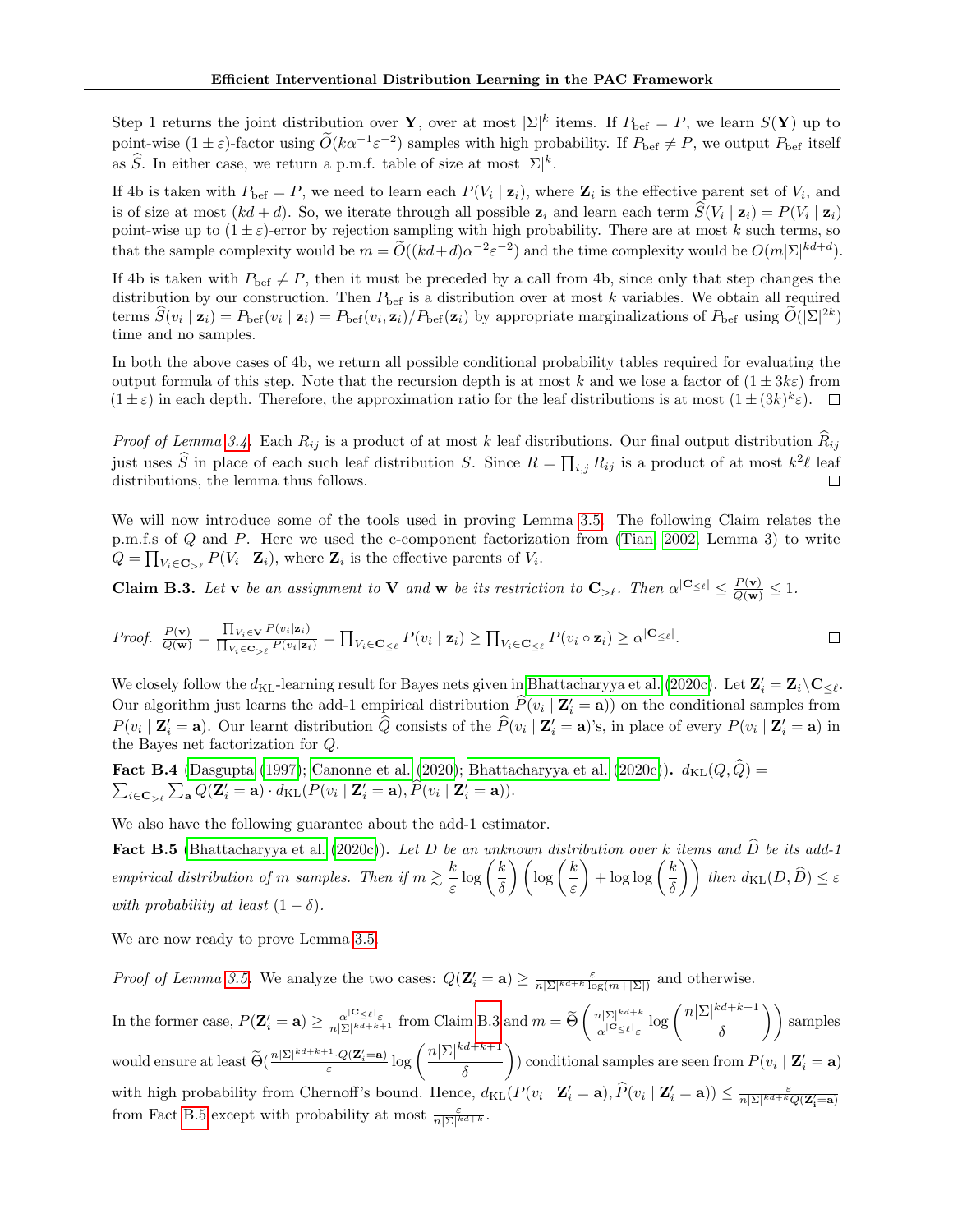In the later case,  $Q(\mathbf{Z}'_i = \mathbf{a}) \leq \frac{\varepsilon}{n|\Sigma|^{kd+k} \log(m+|\Sigma|)}$  and  $d_{\text{KL}}(P(v_i \mid \mathbf{Z}'_i = \mathbf{a}), \widehat{P}(v_i \mid \mathbf{Z}'_i = \mathbf{a})) \leq \log(m + |\Sigma|),$ since the least add-1 probability of at most m conditional samples is  $\frac{1}{m+|\Sigma|}$ .

Combining all the cases, the summation of the RHS of Fact [B.4](#page-13-2) evaluates to at most  $O(\varepsilon)$ .

Now we describe the overall construction of the evaluator for  $P_{\mathbf{x}}(\mathbf{Y}) = Q \cdot R$ , where  $Q = \prod_{V_i \in \mathbf{C}_{>^{\ell}}} Q(V_i \mid \mathbf{Z}_i)$ ,  $R = \prod_{V_i \in \mathbf{C}_{\leq \ell}} S_i(V_i \mid \mathbf{Z}_i)$ ,  $\mathbf{Z}_i$  is the conditioning set for  $V_i$ , Q is the Bayes net and  $S_i$ 's are the leaf distributions defined before. This is very similar to a Bayes net factorization except that the probability distribution for the factors need not be the same. Our evaluator is

$$
\widehat{P}_{\mathbf{x}}(\mathbf{y}) = \prod_{V_i \in \mathbf{C}_{>\ell}} \widehat{Q}(V_i \mid \mathbf{Z}_i) \prod_{V_i \in \mathbf{C}_{\leq \ell}} \widehat{S}_i(V_i \mid \mathbf{Z}_i),\tag{2}
$$

 $\Box$ 

where Q comes from Lemma [3.5](#page-7-0) and  $S_i$  comes from R in Lemma [3.4.](#page-6-0) Let  $Q_{i,z} = Q(V_i \mid Z_i = z)$  and  $\widehat{S}_{i,z} = \widehat{S}(V_i \mid Z_i = z)$ . Our FINITEID algorithm returns a collection of tables  $\mathsf{Eff} = \{\widehat{Q}_{i,z}, \widehat{S}_{i,z}\}_{i,z}$ .

## C HARDNESS OF PAC LEARNING MARGINALS

In this section we show that designing an algorithm that outputs a representation of a approximate succinct evaluator for the *marginal* of an interventional distribution in general is computationally hard. This should be contrasted to our learning result in Section [3](#page-5-1) for the case when **X** is of bounded size and  $\mathbf{Y} = \mathbf{V} \setminus \mathbf{X}$ . In Section [3](#page-5-1) we designed a learning algorithm for  $P_{\mathbf{x}}(\mathbf{Y})$  that outputs a representation R which is a generator as well as an evaluator for a distribution  $\hat{P}_x(Y)$  that is  $\varepsilon$  close to  $P_x(Y)$  in total variation distance. The result we establish in this section implies that it is computationally hard to design such a PAC style learning algorithm for the general case of arbitrary  $X$  and  $Y$ . In fact we show the hardness for the case when  $X$  is empty intervention and Y is an arbitrary subset of observable variables for a Bayesian network of in-degree 2.

We need the following definitions.

**Definition C.1** (Polynomial-time samplable distributions). Given a Boolean circuit  $C_n$  mapping n bits to m bits, the distribution sampled by  $C_n$  is obtained by uniformly choosing  $x \in \{0,1\}^n$  and evaluating C on x. A distribution is polynomial-time samplable distribution if it is sampled by a circuit  $C_n$  of size poly(n). We often use C itself to denote the distribution sampled by the circuit  $C_n$ .

We will use the following hardness result for the testing of two polynomial-time samplable distributions.

**Definition C.2** (Testing of polynomial-time samplable distributions). Let DISTCKT be the following computational problem: given an encodings of two boolean circuits  $C_n$  and  $D_n$ , both of which output exactly  $m = \text{poly}(n)$  bits, distinguish between the two cases:  $d_{\text{TV}}(C_n, D_n) \leq 1/3$  versus  $d_{\text{TV}}(C_n, D_n) \geq 2/3$ .

**Theorem C.3** [\(Sahai and Vadhan](#page-10-7) [\(2003\)](#page-10-7)). DISTCKT is complete for the complexity class Statistical Zero Knowledge (denoted SZK).

The class SZK contains several hard computational problems including the Graph Isomorphism problem and is believed to be computationally harder than BPP; the class of problems that admit efficient randomized algorithms. It is widely believed that the class SZK does not admit efficient randomized algorithms.

In the following, we show that DISTCKT reduces to the problem of computing an efficient, approximate evaluator for the marginal distribution of a Bayes net, thereby showing that the later problem is hard. We formally define this problem now.

**Definition C.4** (Efficient  $\varepsilon$ -approximate evaluator circuit). A circuit  $\mathcal{E}_P: \{0,1\}^n \to \mathbb{R}$  is called an efficient  $\varepsilon$ -additive evaluator for a distribution P over  $\{0,1\}^n$ , if there exists a distribution  $\widehat{P}$  over  $\{0,1\}^n$  such that:

- 1. [Additive approximation]  $d_{\text{TV}}(P, \widehat{P}) \leq \varepsilon$
- 2. [Evaluation query] For any  $x \in \{0,1\}^n$ ,  $\mathcal{E}_P$  on input x outputs a number  $p \in [1-\varepsilon,1+\varepsilon]\widehat{P}(x)$  in  $\text{poly}(n)$ time.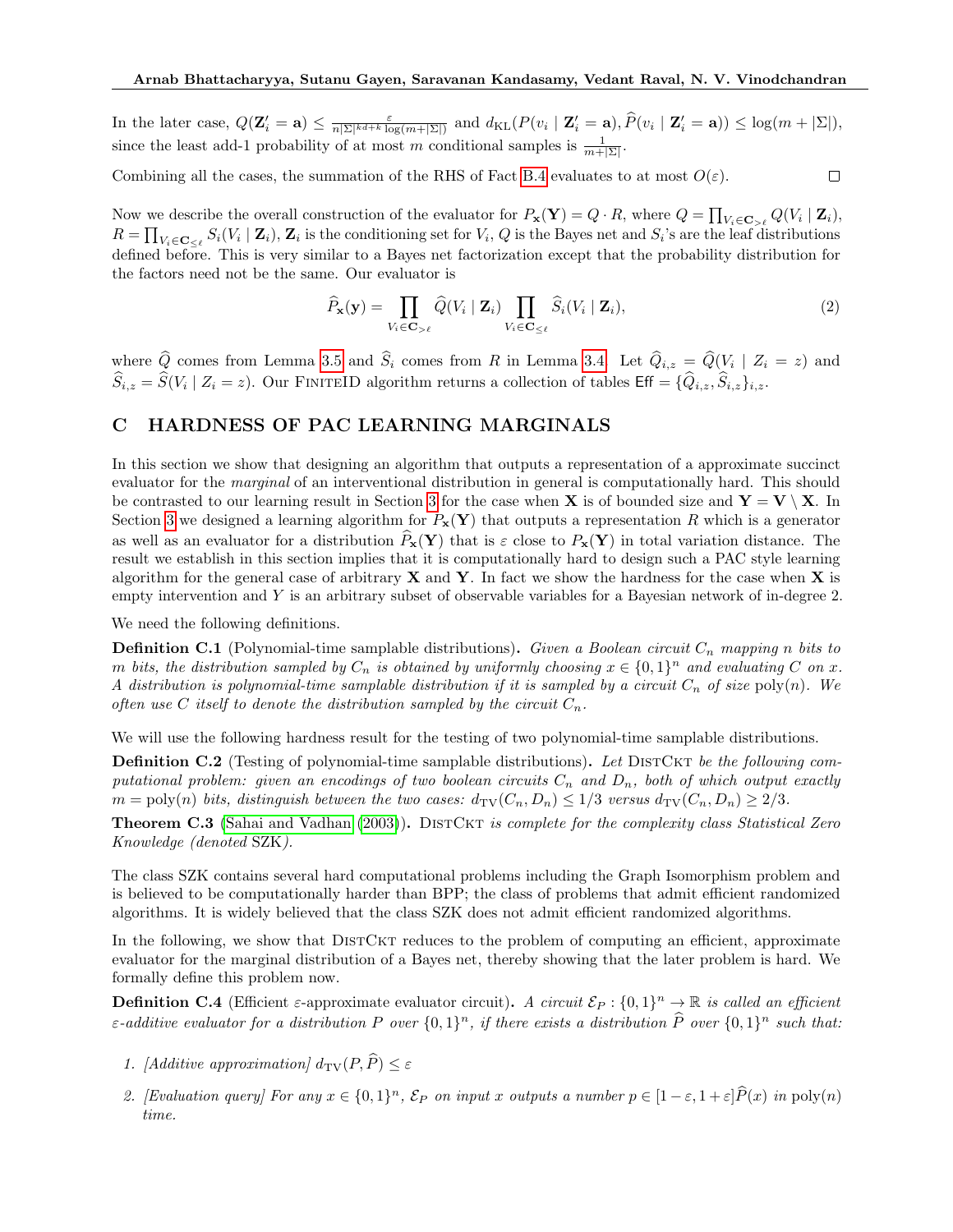**Definition C.5.** Let BAYESMARGINAL be the following learning problem: given a parameter  $\varepsilon$ , samples from an unknown Bayes net distribution P over binary variables V, and a  $Y \subseteq V$ , output an efficient *E*-approximate evaluator circuit  $\mathcal{E}: \{0,1\}^{|\mathbf{Y}|} \to \mathbb{R}$  for the marginal distribution of P over **Y**.

We also need the following result for approximating the variation distance additively when there are evaluator circuits for distributions.

<span id="page-15-0"></span>**Theorem C.6** [\(Bhattacharyya et al.](#page-9-6) [\(2020b\)](#page-9-6)). Let P and Q be two unknown distributions over  $\Omega$ . Then given access to two efficient  $\varepsilon$ -approximate evaluator circuits  $\mathcal{E}_P$  and  $\mathcal{E}_Q$  for P and Q, we can estimate

 $d_{\text{TV}}(P,Q)$  up to an additive 4 $\varepsilon$  error with  $(1 - \delta)$  probability using  $O(\varepsilon^{-2} \log \left( \frac{1}{\varepsilon} \right))$ δ  $\big)$  samples from P and

 $O(\varepsilon^{-2} \log \left( \frac{1}{\varepsilon}\right))$  $\delta$ ) evaluation queries to  $\mathcal{E}_P$  and  $\mathcal{E}_Q$ .

Now we will prove the main result of this section.

<span id="page-15-1"></span>**Theorem C.7.** If BAYESMARGINAL has a randomized polynomial-time learning algorithm even restricted to Bayes nets of in-degree at most 2, then DISTCKT  $\in$  BPP and hence SZK  $\subseteq$  BPP.

*Proof.* Let  $A$  be the hypothetical randomized polynomial-time learning algorithm for BAYESMARGINAL. We will design a randomized polynomial-time algorithm for  $\text{DISTCKT}$  using A as follows.

Let  $C_n$  and  $D_n$  are the two Boolean circuits. Firstly, we assume without loss of generality all the AND, OR, NOT gates of  $C_n$  and  $D_n$  have at most 2 input gates; if not we can convert any gate with k inputs  $(k-1)$ gates each with input 2 by stacking such gates. This increasing the circuit size (the number of gates) by at most a polynomial factor. Then, the two circuits can be interpreted as Bayes nets of in-degree at most 2, whose source nodes variables take random (Bernoulli $(1/2)$ ) and intermediate nodes follow deterministic functions. We slight abuse of notation and also denote by  $C_n$  and  $D_n$  the corresponding Bayes nets. Let  $S_C$  and  $S_D$  denote the sets of variables corresponding output gates of  $C_n$  and  $D_n$ . Note that  $|S_C| = |S_D|$ . Let  $C_{\text{all}}$  and  $D_{\text{all}}$  denote the joint distributions of all the variables (all the gates) of the Bayes nets  $C_n$  and  $D_n$ , respectively. Hence, the original samplable distributions  $C_n$  and  $D_n$  are the marginals of  $C_{all}$  and  $D_{all}$ respectively over the sets  $S_C$  and  $S_D$ .

We run A on  $(C_{all}, S_C, 1/40)$  to get an efficient  $\varepsilon$ -approximate evaluator  $\mathcal{E}_C$  for  $C_n$  with high probability. Similarly we run A on  $(C_{all}, S_C, 1/40)$  to get an efficient  $\varepsilon$ -approximate evaluator  $\mathcal{E}_D$  for  $D_n$ . Moreover,  $C_n$ can be sampled in randomized polynomial time. Hence from Theorem [C.6,](#page-15-0) using  $\mathcal{E}_C$ ,  $\mathcal{E}_D$ , and samples from  $C_n$ , we can approximate  $d_{TV}(C_n, D_n)$  up to an additive error 1/10 in polynomial-time with high probability. The algorithm finally accept if the approximate value of  $d_{\text{TV}}(C_n, D_n)$  is  $> 1/2$  and reject if it is  $\leq 1/2$ . This shows that under the assumption on the learnability of BAYESMARGINAL,  $DISTCKT \in BPP$ . П

We also show a NP-hardness result for getting a *multiplicatively* approximate evaluator for the marginal of a Bayes.

**Definition C.8** (Efficient c-multiplicative evaluator circuit). A circuit  $\mathcal{E}_P$ :  $\{0,1\}^n \to \mathbb{R}$  is called an efficient c-multiplicative evaluator circuit for a distribution P over  $\{0,1\}^n$ , if there exists a distribution  $\widehat{P}$  over  $\{0,1\}^n$ such that:

- 1. [Multiplicative approximation]  $\widehat{P}(x)/P(x) \in [1/c, c]$  for some constant  $c > 1$  and for any  $x \in \{0, 1\}^n$ .
- 2. [Evaluation] for any  $x \in \{0,1\}^n$ ,  $\mathcal{E}_P$  on input x outputs  $\widehat{P}(x)$  in poly(n) time.

Definition C.9 (BAYESMARGINALMULT). Let BAYESMARGINALMULT be the following problem: given a Bayesian network P over the binary variables V, and a  $S \subseteq V$ , return an efficient c-multiplicative evaluator circuit for the marginal distribution of P over S.

We reduce from the well known NP-complete problem circuit evaluation problem.

**Definition C.10** (CIRCEVAL). Given the encoding of a Boolean circuit  $C: \{0,1\}^n \to \{0,1\}$  as input, decide whether there exists an x such that  $C(x) = 1$  or not.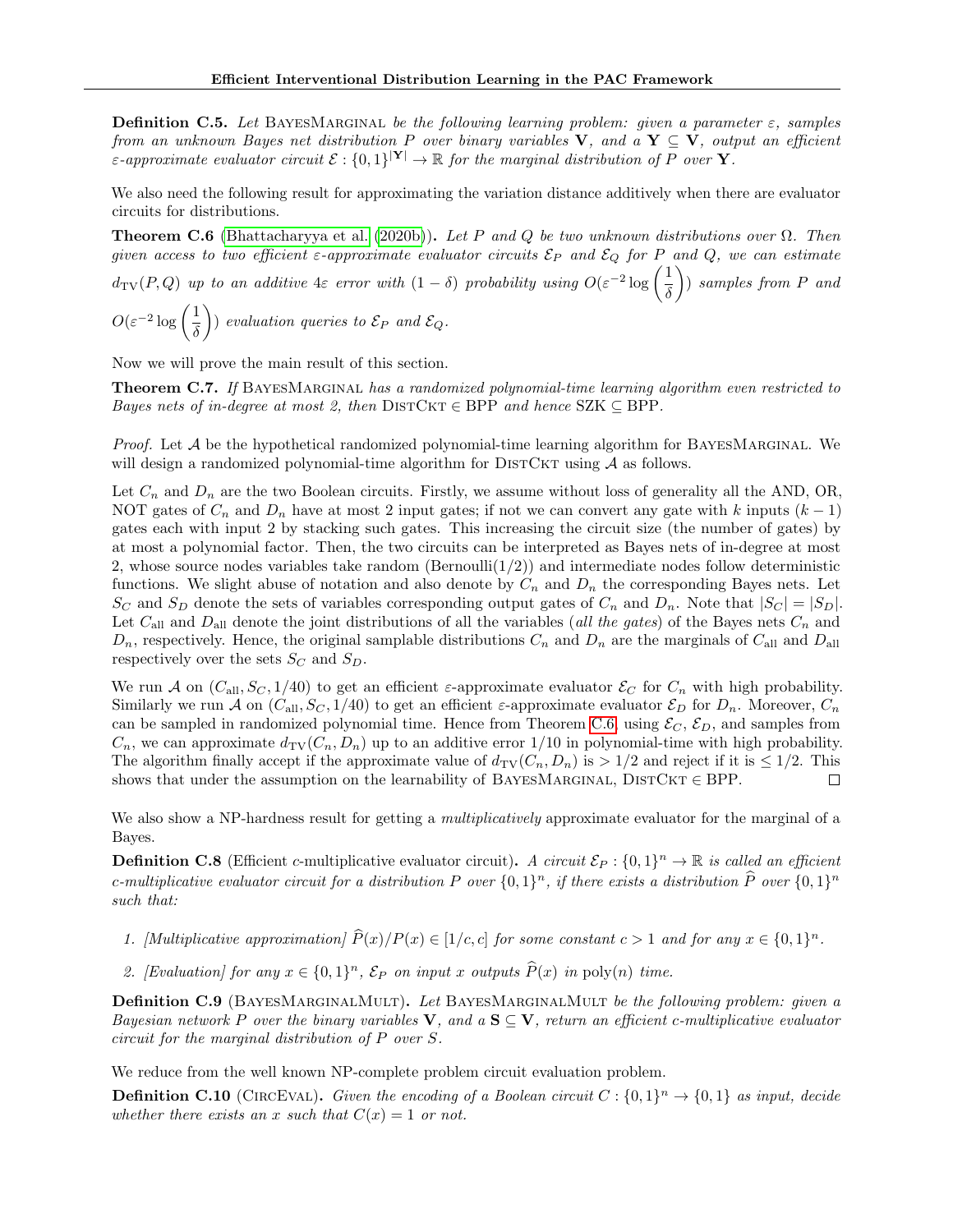#### Theorem C.11. CIRCEVAL is NP-complete.

We give a reduction from CIRCEVAL to BAYESMARGINALMULT, showing that the later problem is unlikely to be in randomized polynomial-time.

Theorem C.12. If BAYESMARGINALMULT has a randomized polynomial time algorithm even for Bayes nets of indegree at most 2, then CIRCEVAL  $\in$  BPP and hence NP  $\subseteq$  BPP.

*Proof.* Let  $A$  be a hypothetical randomized polynomial time algorithm for BAYESMARGINALMULT. Let  $C: \{0,1\}^n \to \{0,1\}$  be the instance of the CIRCEVAL problem. Let b denote the output bit of C. We also denote by  $C$ , the joint distribution of all its gates when its input bits are chosen randomly.

As argued in the proof of Theorem [C.7,](#page-15-1) C is a Bayes net of indegree at most 2 over all its gates without loss of generality. We invoke A with the subset being  ${b}$  and the mulplicative ratio being any constant  $c > 1$ . If C has no satisfying input, then  $b \sim \text{Bernoulli}(0)$ . If C has a satisfying input,  $b \sim \text{Bernoulli}(p)$  for some  $p \geq 1/2^n$ . Therefore, a c-factor approximation of the bias of b would decide CIRCEVAL.  $\Box$ 

## <span id="page-16-0"></span>D EXAMPLES

#### D.1 ID ALGORITHM

The following two examples are used here to illustrate the algorithm in action and how the different steps and the different recursive calls to the algorithm lead to the bigger picture of obtaining the probability  $P_x(y)$ .

Example 1. Consider the ADMG shown in Figure [1a](#page-17-0) taken from [Tian](#page-10-2) [\(2002\)](#page-10-2) and the identification of  $P_x(y, z_1, z_2)$  from the observational distribution on this graph. Note that the conditions in steps 1 and 2 of the ID Algorithm do not hold and hence step 3 gets invoked. Since the c-components of  $G[{Z_1, Z_2, Y}]$  are  $\{Y, Z_1\}$  and  $\{Z_2\}$ , we get the following formula:  $P_x(y, z_1, z_2) = P_{x, z_2}(y, z_1) \cdot P_{x, y, z_1}(z_2)$ .

For  $P_{x,z_2}(y,z_1)$ , the recursive procedure invokes step 4b to obtain the following equivalent expression  $P(z_1 | x) \cdot P(y | z_1, z_2, x)$ . For the other term  $P_{x,y,z_1}(z_2)$ , since Y is not an ancestor of  $Z_2$ , the intervention on Y is not particularly useful. This simplification is taken care by step 2, which reduces to the following query  $P_{x,y,z_1}(z_2) = Q_{x,z_1}(z_2)$  over Graph [1b,](#page-17-0) where  $Q(X, Z_1, Z_2) = \sum_y P(X, Z_1, Z_2, y) = P(X, Z_1, Z_2)$ .

In the next recursive step, the algorithm invokes step 4c with  $S' = \{Z_2, X\}$ , henceforth reduces to a new question  $Q_{x,z_1}(z_2) = R_x(z_2)$  in Graph [1c,](#page-17-0) where  $R(Z_2, X) = Q(X) \cdot Q(Z_2 | X, z_1)$ . Finally, the algorithm invokes step 2, which obtains  $R_x(z_2) = R(z_2) = \sum_{x'} Q(x') \cdot Q(z_2 | x', z_1)$ .

**Example 2.** Now consider the question of identifying  $P_{x,r,w}(y)$  for Figure [2a](#page-17-1) taken from [Jung et al.](#page-9-20) [\(2020b\)](#page-9-20). Note that the conditions in steps 1, 2 and 3 do not hold for the required query, hence the algorithm directly invokes step 4c where  $S' = \{X, Y, W'\}$ . This invocation boils down to the identification question of determining  $Q_{w,x}(y)$  in Graph [2b,](#page-17-1) where  $Q(W, X, Y) := P<sub>r</sub>(W, X, Y) = P(W) \cdot P(X \mid W, r) \cdot P(Y \mid W, X, r)$ . In the next recursive call, the algorithm will stop at step 2 resulting in the identification of  $R_x(y)$  in Graph [2c,](#page-17-1) where  $R(X,Y) = \sum_{w'} Q(w',X,Y) = \sum_{w'} P(w') \cdot P(X \mid w',r) \cdot P(Y \mid X, w',r)$ . Finally, step 4b gets invoked in the next call which obtains the following expression:

$$
R_x(y) = R(y | x)
$$
  
= 
$$
\frac{\sum_{w'} P(w') \cdot P(x | w', r) \cdot P(y | x, w', r)}{\sum_{w', y} P(w') \cdot P(x | w', r) \cdot P(y | x, w', r)}.
$$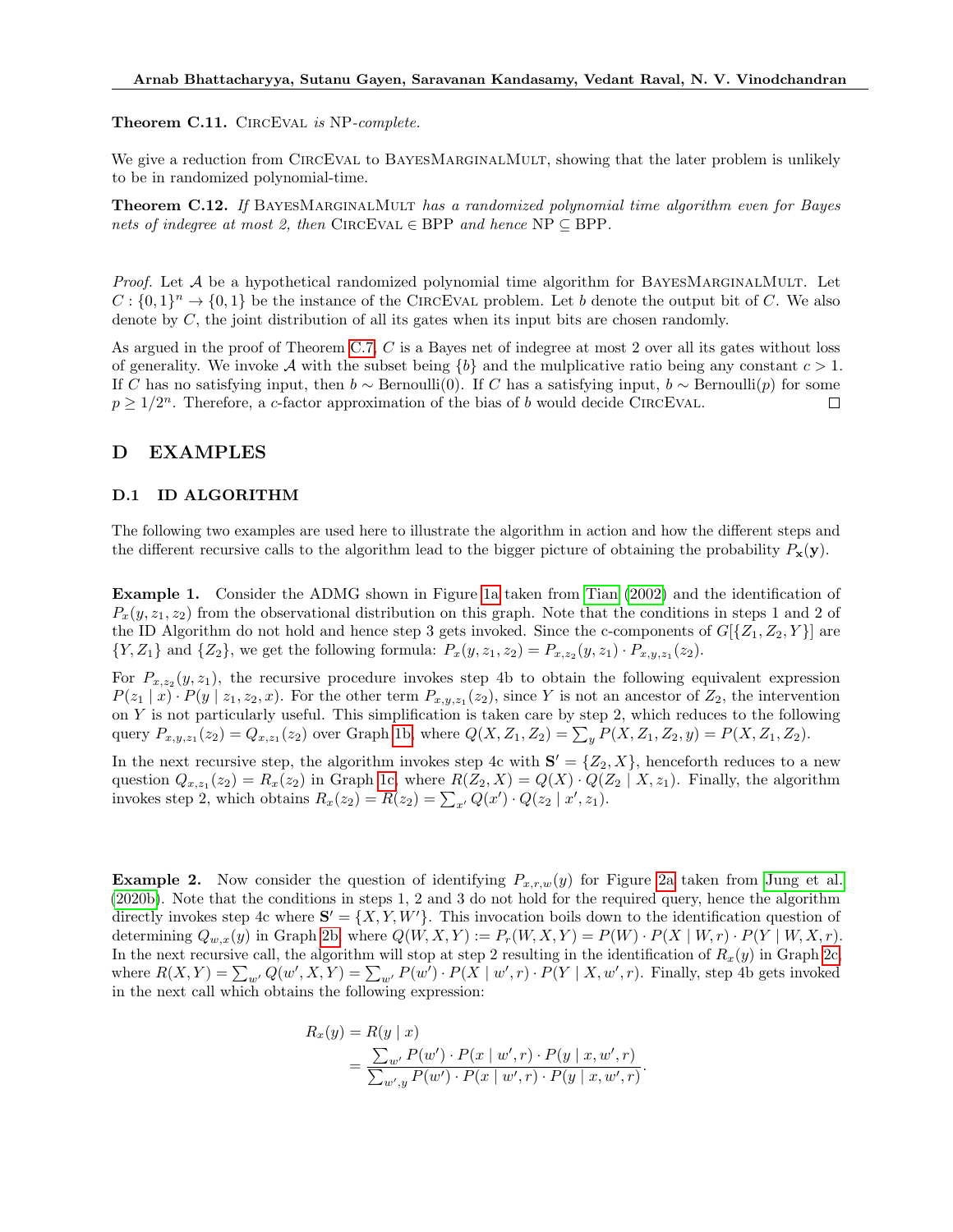<span id="page-17-1"></span><span id="page-17-0"></span>

#### D.2 EVALUATOR AND GENERATOR

We now illustrate our evaluator and generator with the help of the two simple examples presented before. In the following formulas, we use a (primed random variable)  $X'$  to denote an identical copy of the random variable X, to distinguish it from the intervention assignment  $X = x$ .

**Example 1:** Consider the graph in Figure [1a.](#page-17-0) We would like to learn the intervention  $P_x(z_1, z_2, y)$ . The following sequence of steps are taken in our algorithm.

- 1. The starting graph has two c-components  $(X, Z_2)$  and  $(Y, Z_1)$ . Only  $(X, Z_2)$  contains an intervening variable. So, we'll assume  $(X, Z_1, Z_2)$  is  $\alpha$ -strongly positive.
- 2. Step 3 is taken first and generates:  $ID((y, z_1), (x, z_2), P, G) * ID(z_2, (x, y, z_1), P, G)$ . Since, P is unchanged, we don't do anything.
- 3. The first ID takes step 4b and generates the formula:  $P(y | x, z_1, z_2) \cdot P(z_1 | x)$ . Note that we are learning this distribution jointly as a Bayes net, assuming  $\alpha$ -strong positivity of only  $(X, Z_1, Z_2)$ .
- 4. Y is marginalized out in step 2 from the second ID. Hence, we don't change the distribution. Next call is  $ID(z<sub>2</sub>, (x, z<sub>1</sub>), P(X, Z<sub>1</sub>, Z<sub>2</sub>), H)$ , where H is the graph of Figure [1b.](#page-17-0)
- 5. Step 4c is taken next:  $ID(z_2, x, S(X, Z_2), T)$ , where  $S(X, Z_2) = P_{z_1}(X, Z_2) = P(X) \cdot P(Z_2 | z_1, X)$ . We learn S up to point-wise  $(1 \pm 6\varepsilon)$ -factor using  $\widetilde{O}(\alpha^{-2}\varepsilon^{-2})$  samples and store it as a table. T is the graph shown in Figure [1c.](#page-17-0)
- 6. Step 2 next prunes X from T. The distribution is a marginal and hence  $S$  is unchanged.
- 7. Step 1 generates the formula:  $S(z_2)$ .

At this point, we will be able to evaluate and sample  $P(y | x, z_1, z_2) \cdot P(z_1 | x) \cdot S(z_2)$  using our Bayes net P and the explicit table for S.

**Example 2:** Consider the graph in Figure [2a.](#page-17-1) We are interested to learn the intervention  $P_{(w,r,x)}(y)$ . The following sequence of steps are taken in our algorithm.